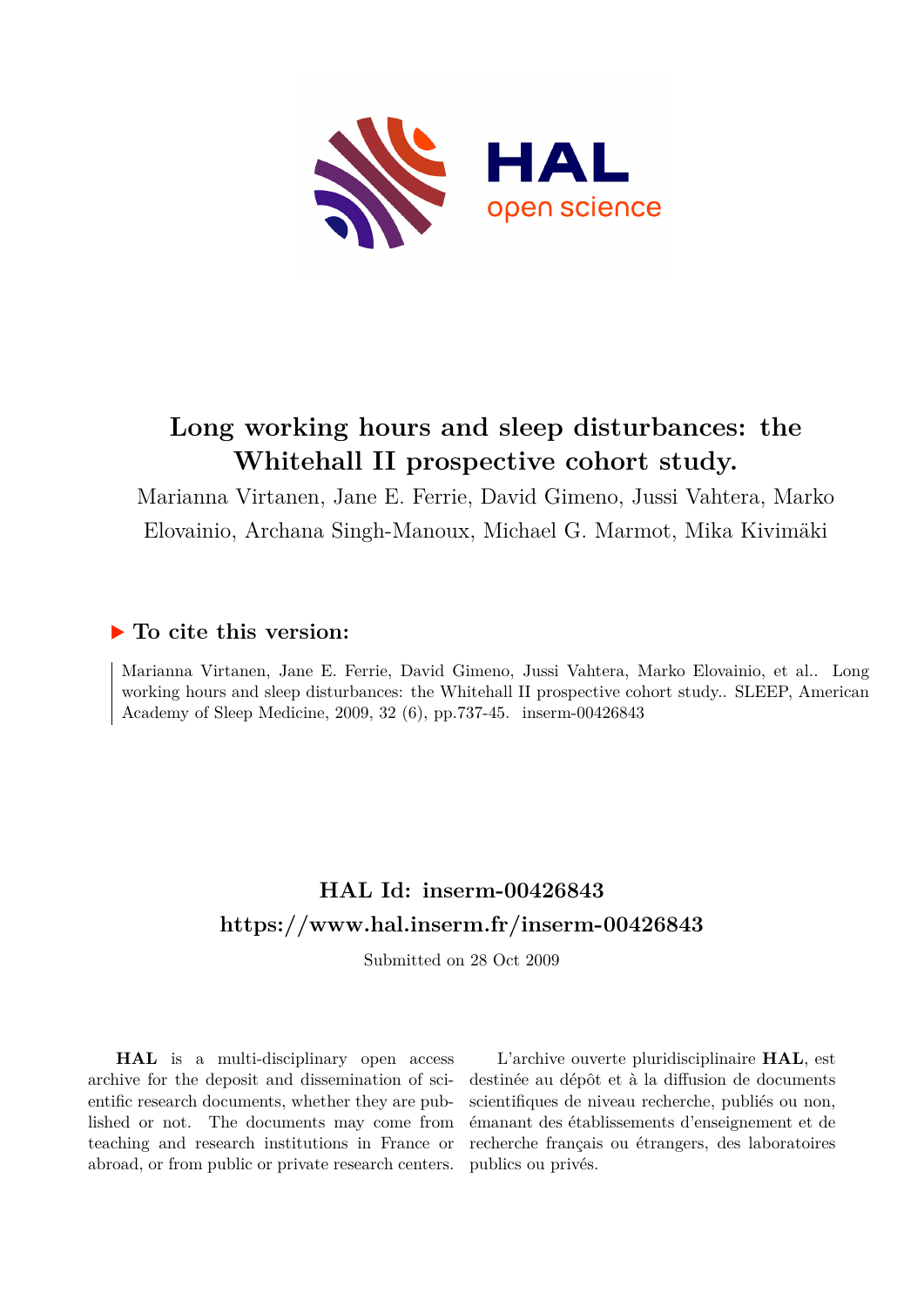Long Working Hours and Sleep Disturbances: the Whitehall II Prospective Cohort Study

Marianna Virtanen, PhD<sup>1</sup>; Jane E. Ferrie, PhD<sup>2</sup>; David Gimeno, PhD<sup>2,3</sup>; Jussi Vahtera, MD,PhD<sup>1</sup>; Marko Elovainio, PhD<sup>4</sup>; Archana Singh-Manoux, PhD<sup>2,5,6</sup>; Michael G. Marmot,  $MD, PhD<sup>2</sup>$ ; Mika Kivimäki, Ph $D<sup>1,2</sup>$ 

- $1$  Finnish Institute of Occupational Health, Helsinki, Finland.
- <sup>2</sup> University College London, Department of Epidemiology and Public Health, London, UK.
- <sup>3</sup> The University of Texas School of Public Health, Health Science Center at Houston, Division of Environmental and Occupational Health Sciences, San Antonio Regional Campus, San Antonio, Texas, USA.
- <sup>4</sup> National Research and Development Centre for Health and Welfare, Helsinki, Finland.
- $<sup>5</sup>$  INSERM U687-IFR69, France.</sup>
- <sup>6</sup> Centre de Gérontologie, Hôpital Ste Périne, AP-HP, Paris, France.

Conflict of interest: None declared.

Financial support: The Whitehall II study has been supported by grants from the Medical Research Council; British Heart Foundation; Health and Safety Executive; Department of Health; National Heart Lung and Blood Institute (HL36310), US, NIH: National Institute on Aging (AG13196), US, NIH; Agency for Health Care Policy Research (HS06516); and the John D and Catherine T MacArthur Foundation Research Networks on Successful Midlife Development and Socio-economic Status and Health.

MK and JV are supported by the Academy of Finland (Projects no. 117604, 124271, 124322 and 129264); AS-M is supported by a 'EURYI' award from the European Science Foundation and MGM is supported by a MRC Research

Correspondence: Dr. Marianna Virtanen Finnish Institute of Occupational health Topeliuksenkatu 41 aA, FIN-00250 Helsinki, Finland marianna.virtanen@ttl.fi, tel. +358-30-4742702 fax: +358-9-2413496 Keywords: Work hours, sleep, insomnia, overtime work, prospective

Word count: 4000 in text, 250 in Abstract.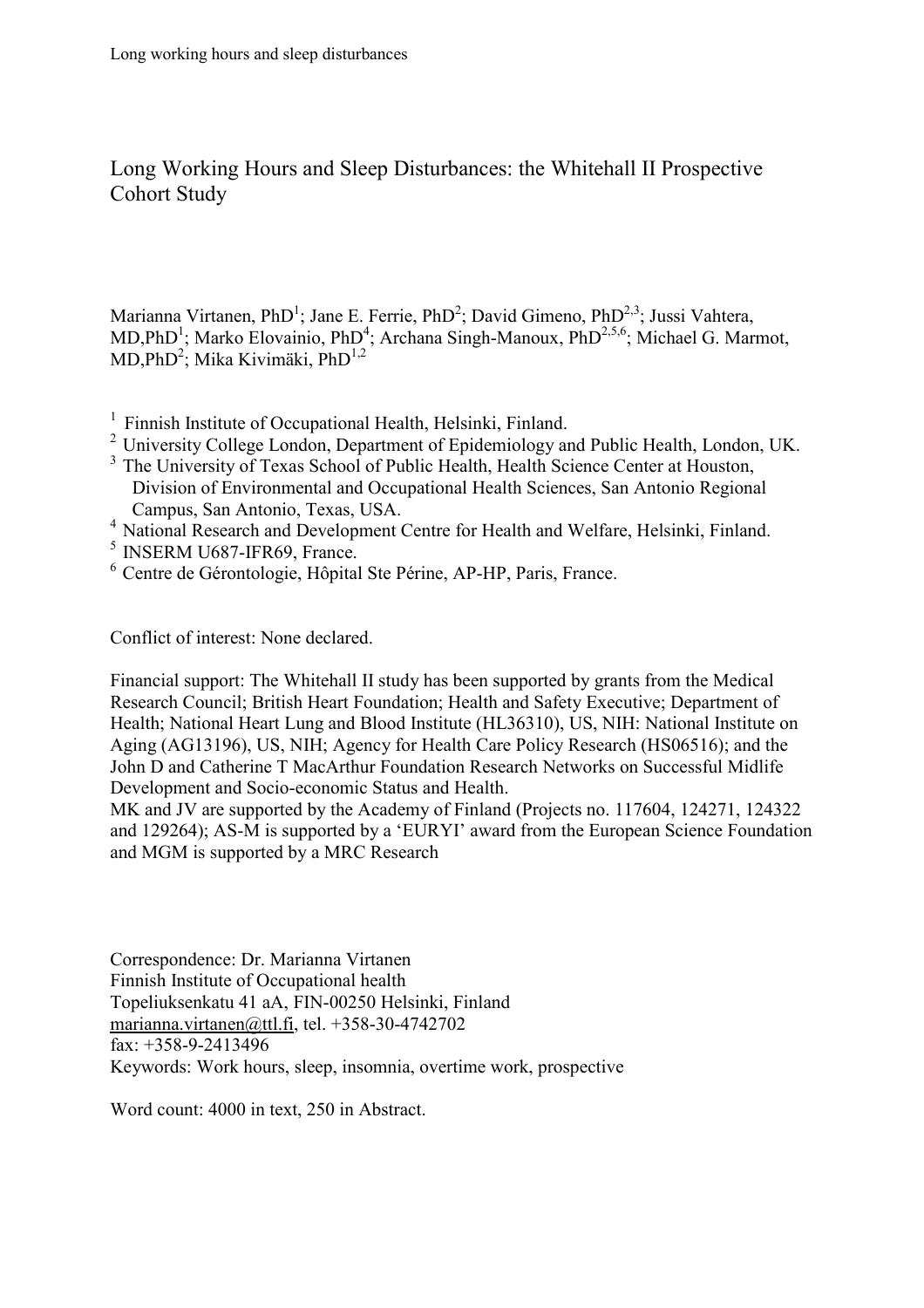**Study Objective:** To examine whether exposure to long working hours predicts various forms of sleep disturbance; short sleep, difficulty falling asleep, frequent waking, early waking and waking without feeling refreshed.

**Design:** Prospective cohort study with two measurements of working hours (phase 3, 1991- 1994 and phase 5, 1997-1999) and two measurements of subjective sleep disturbances (phase 5 and phase 7, 2002-2004).

**Setting:** The Whitehall II study of British civil servants.

Participants: Full time workers free of sleep disturbances at phase 5 and employed at phases 5 and 7 (n=937-1594) or at phases 3, 5 and 7 (n=886-1510).

**Measurements and Results:** After adjustment for covariates, working more than 55 hours a week on average compared with working 35-40 hours a week, was related to an increased risk of incident sleep disturbances; odds ratio (95% CI) 1.98 (1.05, 3.76) for shortened sleeping hours, 3.68 (1.58, 8.58) for difficulty falling asleep; and 1.98 (1.04, 3.77) for waking without feeling refreshed. Repeat exposure to long working hours was associated with odds ratio  $(95\% \text{ CI})$  3.24 (1.45, 7.27) for shortened sleep, 6.66 (2.64, 16.83) for difficulty falling asleep, and 2.23 (1.16, 4.31) for early morning awakenings. To a great extent similar results were obtained using working hours as a continuous variable. Multiple multivariate imputation of missing values supported the findings on shortened sleep and difficulty in falling asleep. **Conclusion**: Working long hours, especially if this continues for several years, appears to be

a risk factor for the development of shortened sleeping hours and difficulty falling asleep.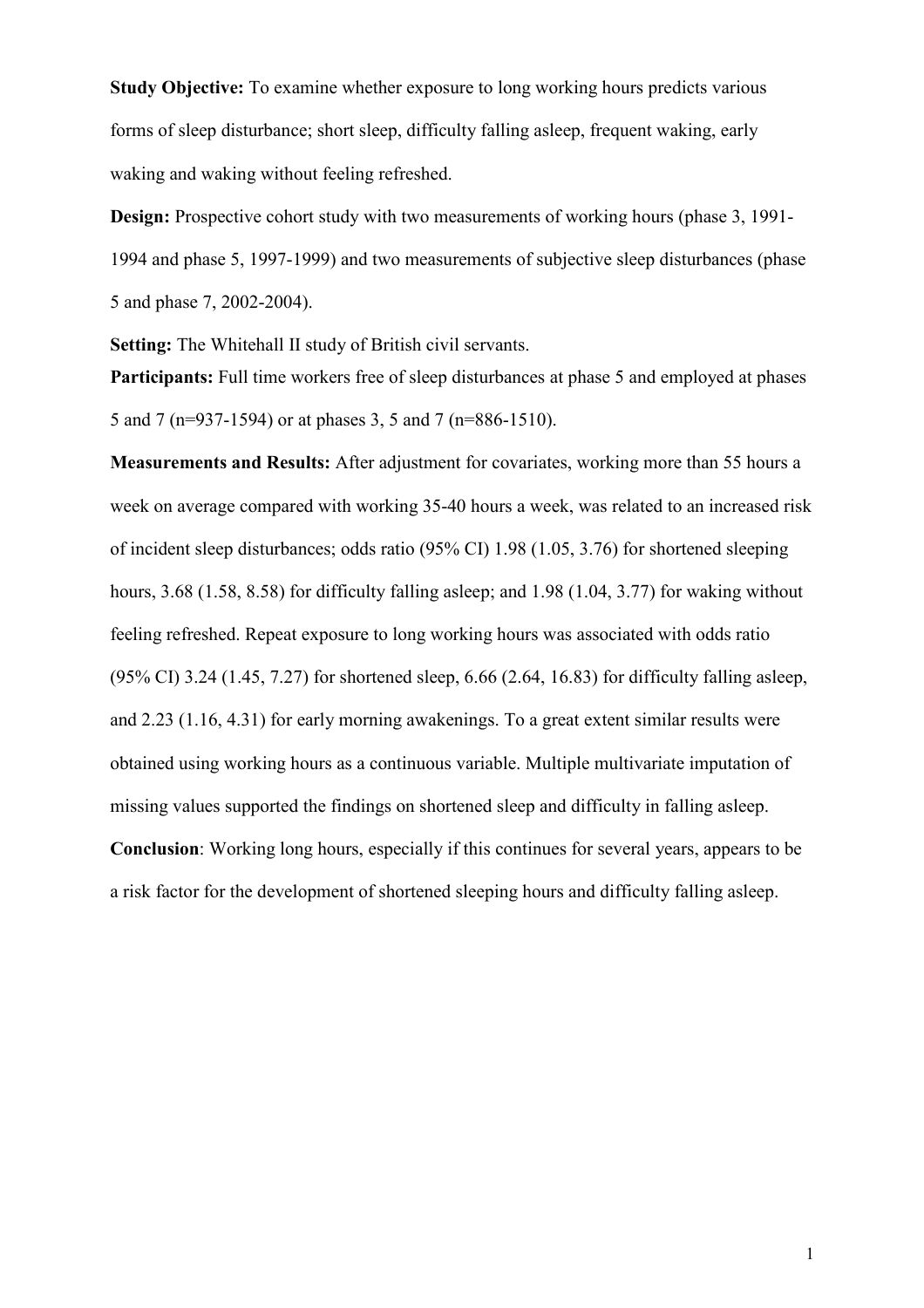# **INTRODUCTION**

Surveys suggest that 10% to 15% of adults suffer from chronic insomnia, and an additional 25% to 35% have transient or occasional sleeping disturbances.<sup>1</sup> There is also evidence to show that a great number of people work long hours.<sup>2</sup> One hypothesis is that long working hours are an important risk factor for sleep disturbances.<sup>3</sup> However, the aetiology behind sleep disturbances is complex and the evidence to support the status of long working hours as an independent risk factor for incident sleeping disturbances remains insufficient.

 In cross-sectional analyses, long working hours have been associated with sleep disturbances in some studies<sup>4,5</sup> but null findings have also been reported.<sup>6,7</sup> Others have reported associations between long working hours and fatigue symptoms. $8-10$  Prospectively, only one study has reported that past history, but not present overtime, increased the risk of incident sleep disorder.<sup>11</sup> However, earlier studies are limited by their cross-sectional assessment of working hours and sleep, working hours assessment based on only one point in time, or retrospective analysis.

 The Whitehall II study of British civil servants enabled us to address many of these methodological limitations. First, a strength of the study is the opportunity to determine average working hours at two time points, over an interval of approximately 4 years and to take into account the influence of a range of covariates, such as workload, behavioral risk factors and health conditions.<sup>12-20</sup> A further advantage is the possibility to assess incident sleep disturbances with baseline data on sleep at the time of the measurement of working hours and approximately 5 years later. As associations between working hours and sleep problems may be different depending on the type of problem, we focused on specific outcomes, such as short sleep, difficulty falling asleep, difficulty staying asleep, early waking and waking without feeling refreshed (i.e. feeling tired after normal amount of sleep).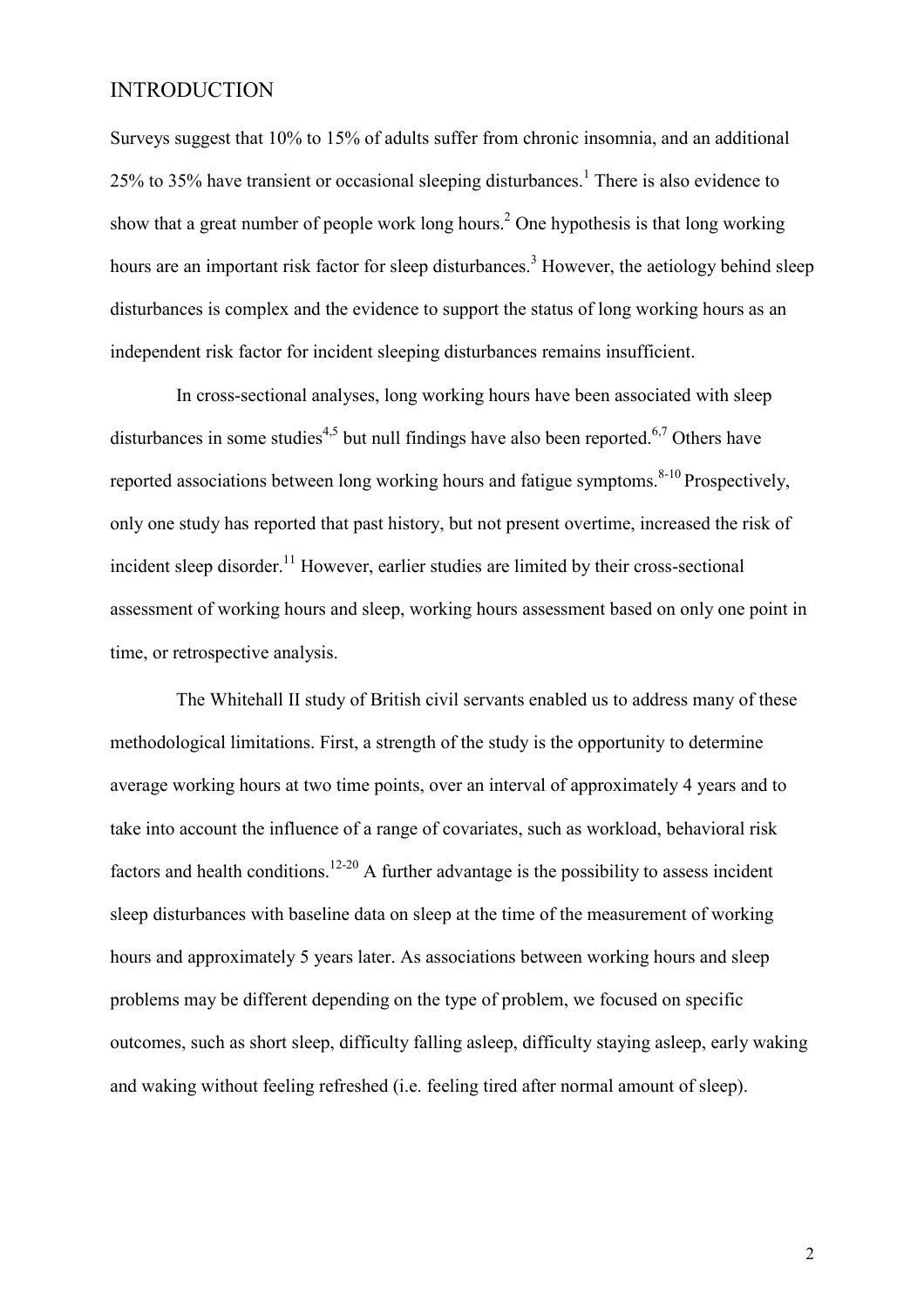#### **METHODS**

### **Participants**

 The Whitehall II study sample recruitment (phase 1) took place between late 1985 and early 1988 among all office staff, aged 35 to 55, from 20 London based Civil Service departments.<sup>21</sup> The response rate was  $73\%$  (6895 men and 3413 women) and since recruitment there have been seven further data collection phases. As we examined the association between working hours and sleep disturbances using 3 designs the study comprises three separate samples: 1) for cross-sectional analyses, respondents with full time work and data on all covariates at phase 5 (the baseline for this study) when sleep disturbances were first examined  $(n = 2,436 \text{ to } 2,459)$ , depending on outcome); 2) for prospective analyses with working hours measured once, all baseline respondents who were employed at baseline and at follow-up and free from sleep disturbance at baseline ( $n = 937$  to 1,594); and 3) for prospective analyses with working hours measured at two time points; all above mentioned participants who had repeated measurements on working hours from phases 3 and 5 ( $n = 886$  to 1,510)(figure 1). Informed consent was gained from all participants. The University College London Medical School Committee on the Ethics of Human Research approved the protocol.

#### **Measures**

 Working hours were measured at phases 3 (1991-1994) and 5 (1997-1999), and sleep disturbances were measured at phases 5 and 7 (2002-2004). At phase 3, working hours were ascertained from the following question: "On an average weekday, approximately how many hours do you spend on the following activities: Work (daytime and work brought home)?" with response alternatives ranging from 1 to 12. At phase 5, working hours were ascertained from the following two questions: "How many hours do you work per average week in your main job, including work brought home?", and (for participants with more than one job)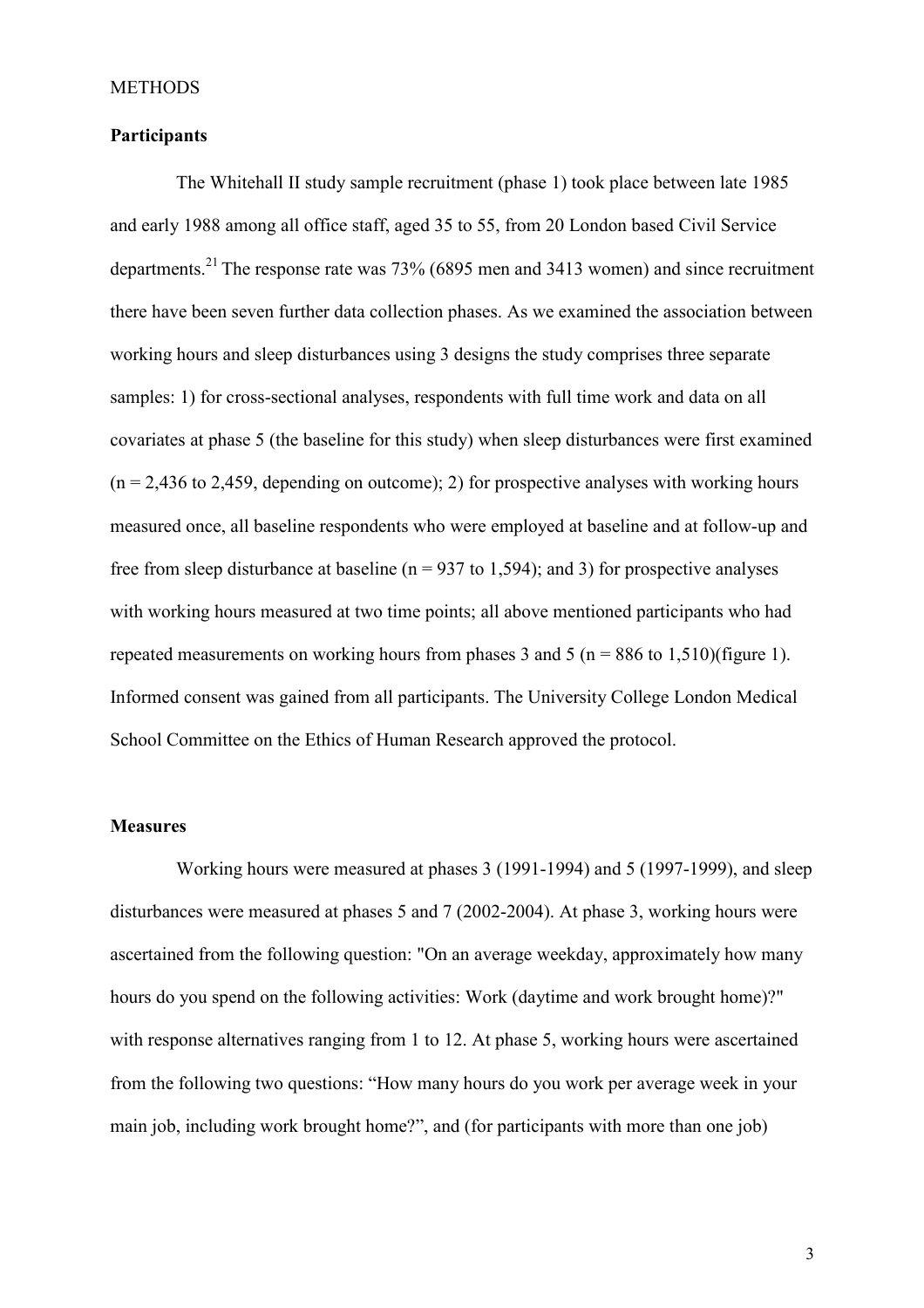"How many hours do you work in an average week in your additional employment?" with response alternatives ranging from 0 to 100+ and 0 to 99, respectively. As there is no consensus regarding the definition of long working hours,<sup>14</sup> we chose to follow a definition used in two recent studies showing an association between long working hours, poor sleep quality,<sup>22</sup> and myocardial infarction.<sup>23</sup> Thus the participants were divided into three groups: 1  $= 35-40$  hours;  $2 = 41-55$  hours; and  $3 =$  more than 55 hours per week. For the measurement of repeated or long-term exposure to long working hours, an average of the two time points was calculated and the participants were divided into three groups as described above. Further models with working hours entered as a continuous variable were also examined in order to asses whether the association between working hours and sleep disturbances was independent of the cut-points used.

Duration of sleep was assessed by asking the number of hours of sleep on an average week night. Less than 7 hours was considered as short sleep, as relatively short sleepers have been found to have an increased risk of mortality.<sup>24,25</sup> The Jenkins Scale<sup>26</sup> was used to indicate how often the participants had experienced sleep disturbances during the past month. This scale includes four questions on 'having trouble falling asleep', 'waking up several times per night', 'having trouble staying asleep', 'waking up after the usual amount of sleep feeling tired and worn out' (i.e. waking without feeling refreshed); all items have a six-point response scale (1= not at all; 2= 1-3 days; 3=4-7 days; 4=8-14 days; 5=15-21 days; 6=22-31 days). Each category of sleep disturbance was dichotomized as 8 days or more versus less than 8 days. In our data, this cut-off point (corresponding at least 2-3.5 times /week) was chosen to approximate the ICD-10 diagnosis  $(F51.0)^{27}$  and other guidelines to assess insomnia,<sup>28</sup> in which chronic insomnia is detected if the frequency of complaint is more than 2-3 times or at least three times a week.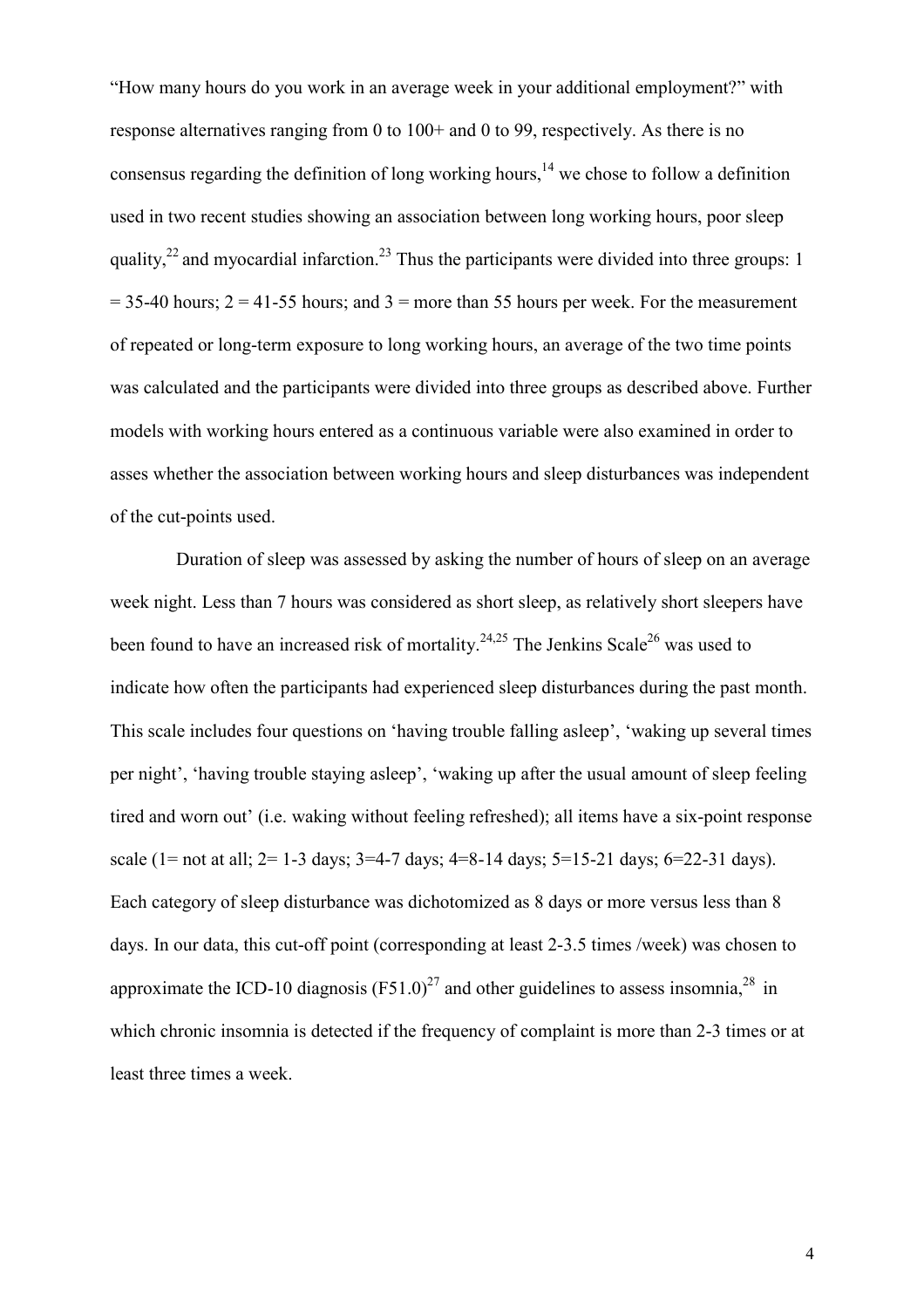#### **Covariates**

Sociodemographic factors, workload, behavioral factors and health conditions, found to be associated with sleep disturbances and/or working hours in previous research, $12-20$  were drawn from phase 5 and used as covariates in the analysis.<sup>12,13</sup> Sociodemographics included sex, age, marital status (married/cohabited, single, divorced, or widowed), occupational grade level grouped into high (administrators, the top seven unified grades), middle (executives, professionals and technical staff) and low (clerical and office support staff), and education (post-graduate, graduate, higher secondary, lower secondary, and no academic qualifications). Psychological job demands,<sup>29</sup> were assessed at phase 5 using four questions: "Do you have to work very fast?"; "Do you have to work very intensively?"; "Do you have enough time to do everything?"; "Do different groups at work demand things from you that you think are hard to combine?". Responses were given on a Likert scale of 1="often" to 4="never / almost never". This scale (Cronbach's  $\alpha$  =0.70) was calculated as the mean of reversed item scores, and the mean score was expressed as a percentage of the theoretical maximum (range from 0–100). Following the cut-points defined in previous papers from the Whitehall II study, $30$  participants were classified as having low, intermediate, or high job demands.

The (self-reported) health-related behaviors assessed were physical activity, alcohol consumption, and smoking. Body mass index  $(BMI, kg/m<sup>2</sup>)$ , based on clinically assessed weight (in kg) and height (in m) according to standard guidelines, was used to classify individuals to the following five categories:  $1 = BMI < 18.5 kg/m^2$ ;  $2 = 18.5-24.9$ ;  $3 = 25.0-24.9$ 29.9;  $4 = 30.0 - 34.9$ ;  $5 = 35.0$ .<sup>31</sup> Twenty items were used to assess frequency and duration of participation in walking, cycling, sports, gardening, housework, home maintenance, and other activities. Frequency and duration of each activity were combined to compute hours per week of physical activity and a compendium of activity energy costs was then used to assign each of the 20 physical activities assessed a metabolic equivalent.<sup>32</sup> High, moderate and low levels of physical activity were defined based on energy utilization as previously.<sup>32</sup> Alcohol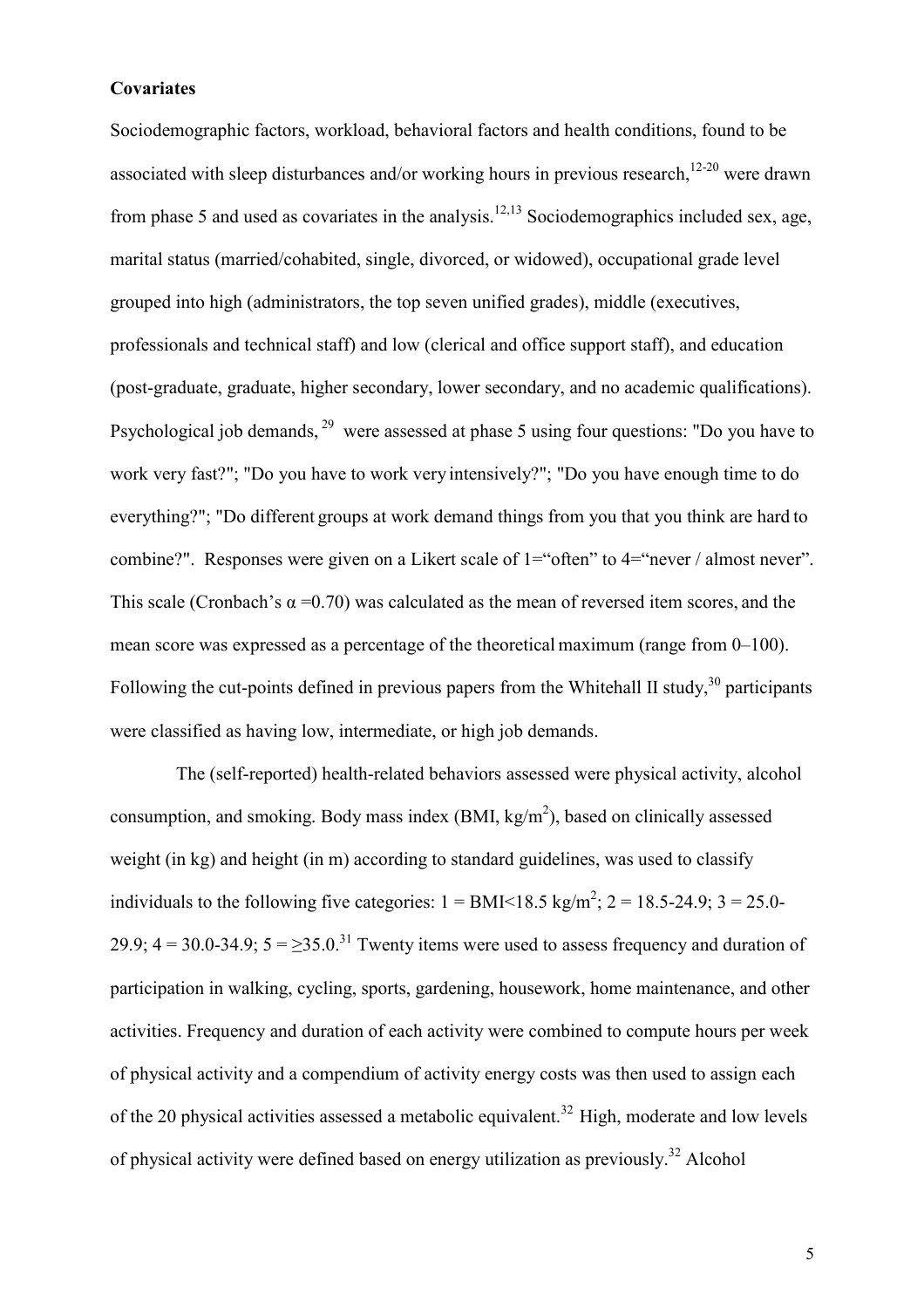consumption was classified as up to 14 units/week for women and 21 units/week for men, and  $>14$  units for women and  $>21$  units for men.<sup>33</sup> Smoking was assessed by a single question on whether the respondent was a current smoker or not.

Chronic physical disease was identified when at least one of the following conditions was present: 1) the participant reported any longstanding illnesses, diseases or medical conditions for which he/she had sought treatment in the last 12 months before the survey; 2) the participant had coronary heart disease (CHD) at Phase 5 as previously defined<sup>30</sup>; 3) the participant had hypertension (systolic blood pressure>140 mmHg and diastolic blood pressure $\geq$ 90 mmHg or on antihypertensive treatment).<sup>30</sup>

#### **Statistical Analysis**

Differences in the covariates between the normal working hours and very long working hours at phase 5 were analyzed with the use of chi-square tests. Binary logistic regression analyses were used to calculate the odds ratios and their 95% confidence intervals (CIs) for prevalent and incident sleep disturbances. We examined cross-sectional associations between working hours and sleep disturbances among all full-time employed participants at phase 5. In subsequent analyses only cases with no sleep disturbances at phase 5 were included to examine incident sleep disturbances at phase 7. First, we examined whether working hours measured at one time point (phase 5) predicted incident sleep disturbances at phase 7. Second, we examined whether working hours measured at two time points (phase 3 and phase 5) predicted incident sleep disturbances at phase 7. In order to examine linear trend in the association between working hours and sleep disturbances, we repeated the analysis treating working hours as a continuous variable and expressed as the effect per 10-hour increase in weekly working hours. We adjusted the analyses for covariates in a stepwise fashion; the first model was adjusted for socio-demographic factors (model I), model I was then adjusted for physical health (model II) and then for health behaviors and body mass index (model III) and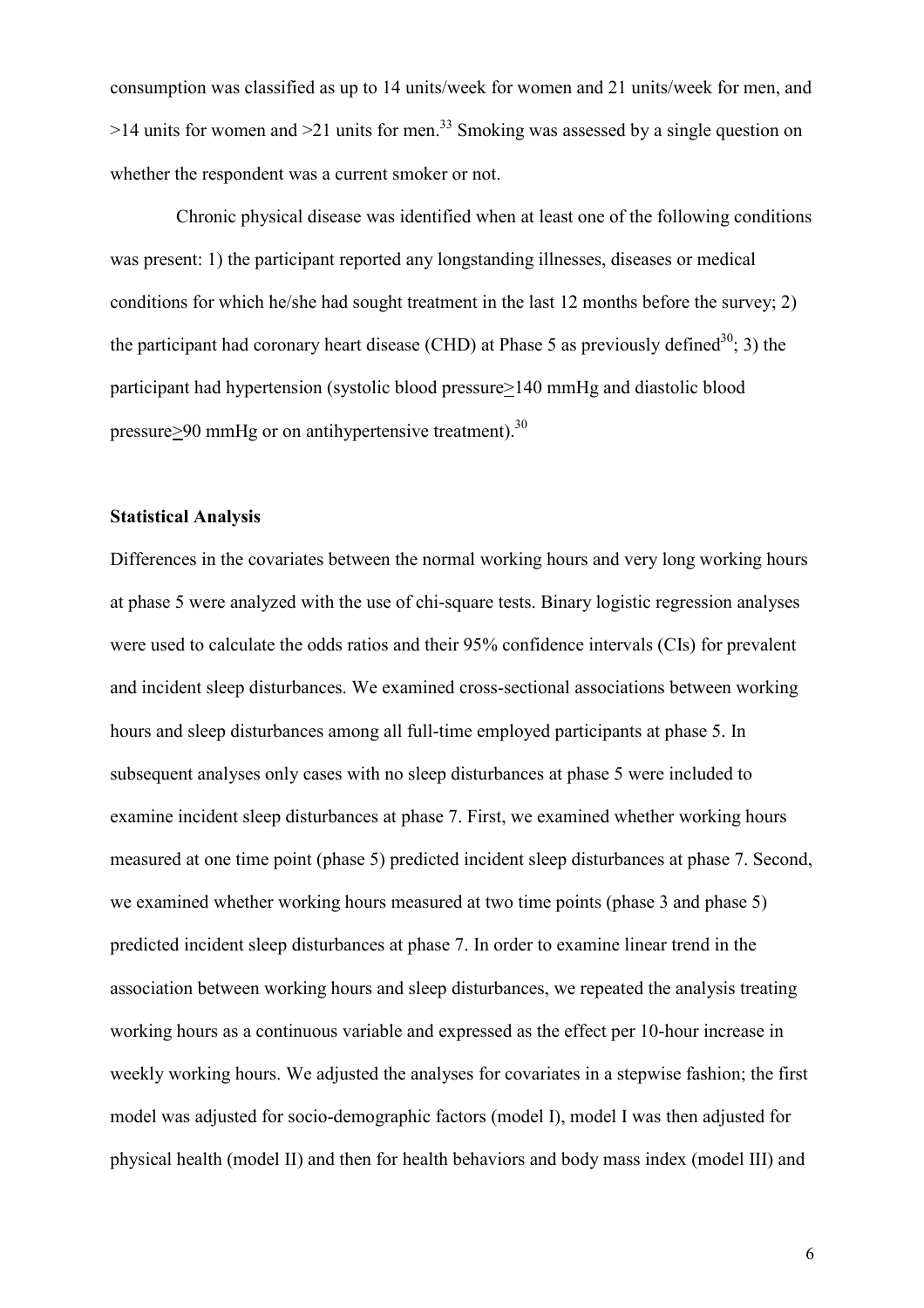finally model III was also adjusted for job demands (model IV). The stepwise adjustment may allow us to assess the role of the covariates in the association between long working hours and sleep disturbances.

 To explore potential bias due to missing data we undertook a sensitivity analysis in which we used multiple multivariate imputation<sup>34</sup> using working hours, all covariates, and sleep disturbance variables to impute values for missing values in any variables with some missing data, amongst all 3,664 eligible participants at baseline. We used switching regression in Stata as described by Royston.<sup>34</sup> and carried out 20 cycles of regression switching and generated 20 imputation datasets. The multiple multivariate imputation approach creates a number of copies of the data (in this case 20 copies), each of which has values that are missing imputed with an appropriate level of randomness using chained equations. The estimates are obtained by averaging across the results from each of these 20 datasets using Rubin's rules. $34$  The procedure takes account of uncertainty in the imputation as well as uncertainty due to random variation, as undertaken in all multivariable analyses.

 We used SAS statistical software, version 9.1 (SAS Institute, Cary, NC) for all analyses, except the missing-data analysis which was carried out using STATA 9.0 statistical software.

### RESULTS

Table 1 shows the characteristics of the participants according to their weekly working hours at phase 5. When compared with normal working hours, long working hours were more common in men, among those married or cohabiting, and those with high occupational grades, higher education, and job demands.

 Table 2 presents cross-sectional associations between working hours and sleep disturbances at phase 5. In analyses adjusted for sex, marital status, occupational grade, and education, long ( $>55$ /week) working hours were related to an odds ratio of 2.63 for short sleep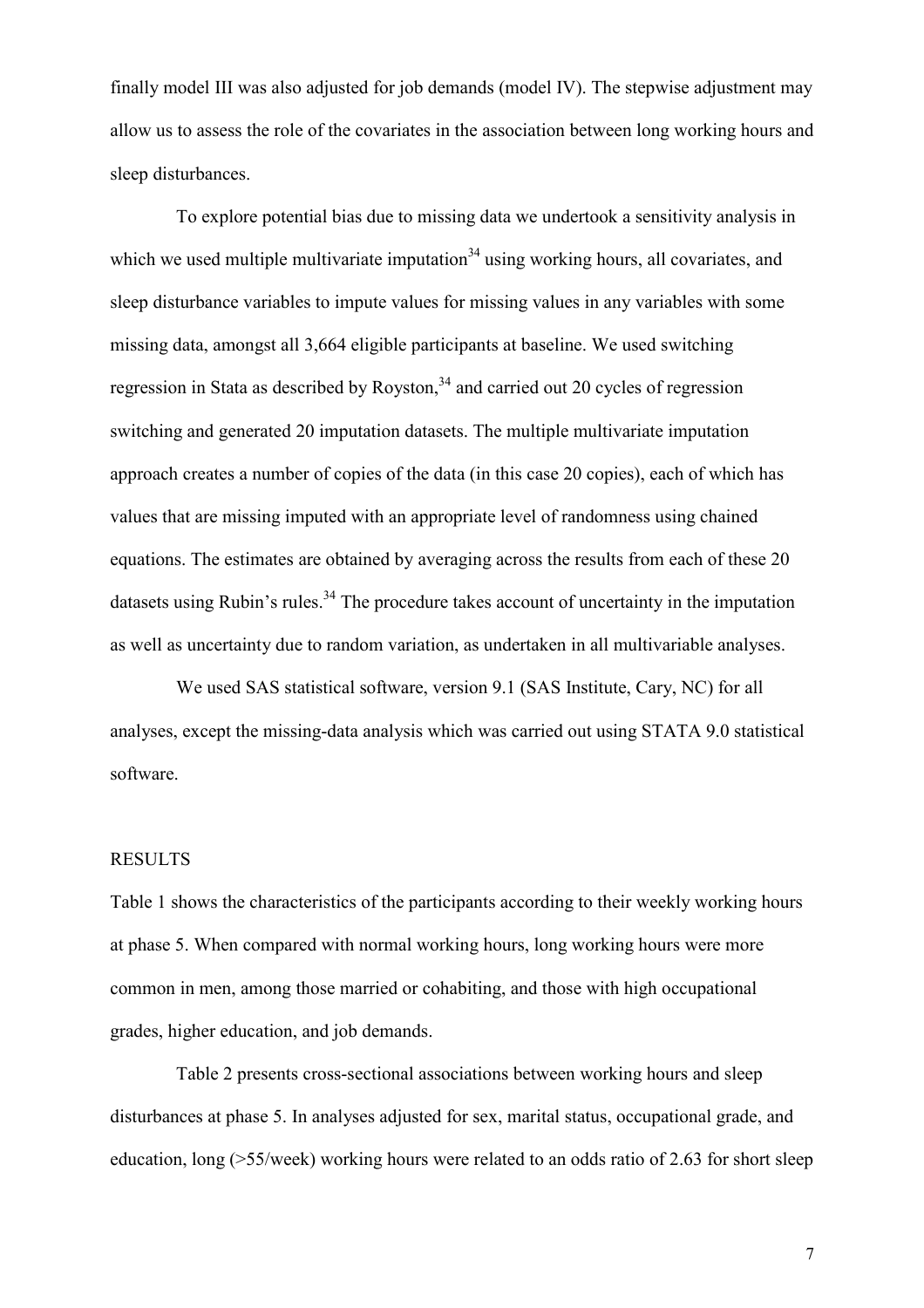compared to normal working hours. The effect was slightly attenuated after adjustment for job demands. The result was replicated when working hours were entered into the models as a continuous variable: each extra 10 working hours per week increased the likelihood of short sleep by about 50%. We also found that working 41-55 hours per week, when compared to normal working hours, was related to a 35% greater likelihood of waking without feeling refreshed. We also found a linear association between working hours and waking without feeling refreshed, showing a 19% increase in risk per 10-hour increase in hours of work.

In cross-sectional analysis, several baseline covariates were associated with sleep disturbances. Short sleep was associated with, older age, female sex, lower occupational grade, higher BMI, moderate physical activity, and high job demands. Difficulty falling asleep was associated with female sex, smoking and prevalent chronic disease. Frequent waking during the night was associated with age, female sex, prevalent chronic disease, heavy alcohol use, moderate physical activity, and high job demands. Early waking was associated with female sex, lower education, prevalent chronic disease, smoking, heavy alcohol use, and high job demands. Waking without feeling refreshed was associated with female sex, higher BMI, prevalent chronic disease, and high job demands. (Results not shown but available from authors).

Table 3 shows working hours at phase 5 as a predictor of incident sleep disturbances at phase 7. When compared to normal working hours, working more than 55 hours a week was related to an odds ratio of 1.98 for incident short sleep, 3.68 for difficulty in falling asleep, and 1.98 for waking without feeling refreshed. Adjustment for covariates, especially job demands, attenuated these associations, except that for difficulty in falling asleep (final OR 4.12). When working hours was entered into the models as a continuous variable, a significant association was found with incident short sleep (OR 1.37), difficulty in falling asleep (OR 1.52), early waking (OR 1.23), and waking without feeling refreshed (OR 1.28). Of these, the association with short sleep and difficulty in falling asleep remained robust to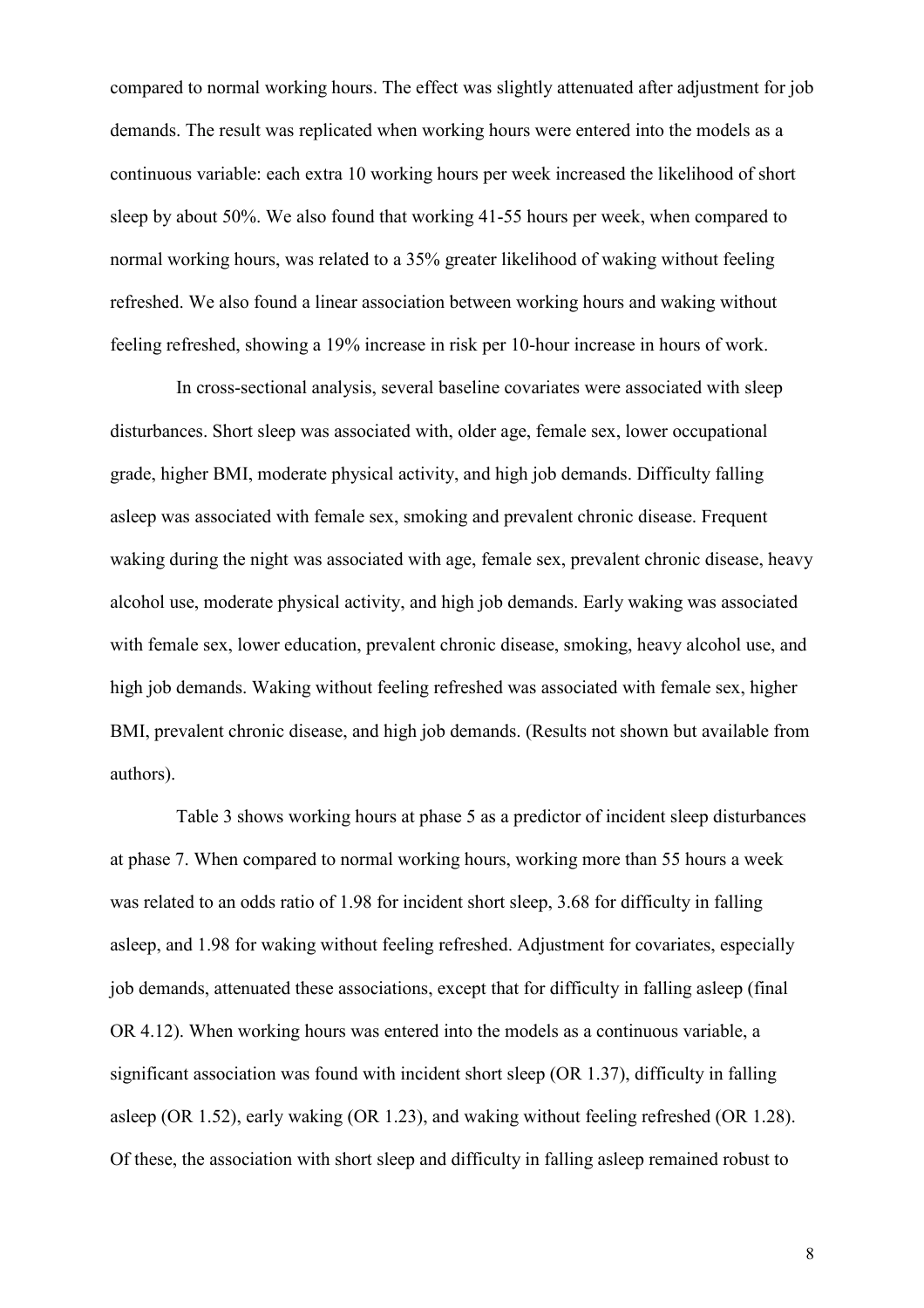adjustment for all covariates. Imputed analyses replicated the findings with regard to the association between the categorical and linear measure of working hours and difficulty in falling asleep, and with the linear (but not categorical) measure of working hours and early waking. Furthermore, an association between the categorical measure of working hours and early waking, which was not found in the original analysis, emerged in the imputed analysis (p-value 0.026). The association between working hours and incident waking without feeling refreshed was not replicated in the imputed data.

Among participants with no sleep disturbances at baseline, several baseline covariates predicted incident sleep outcomes at follow-up: female sex, lower occupational grade, heavy alcohol use (decreased risk), higher BMI, and high job demands ( $p=0.064$ ) predicted shortened sleep; female sex and prevalent chronic disease predicted difficulty in falling asleep; higher occupational grade and higher BMI predicted frequent waking during the night; female sex and prevalent chronic disease predicted early waking; and younger age and female sex predicted waking without feeling refreshed. All sleep disturbances were more common in women, except frequent waking during the night which was equally common in both sexes (results not shown but available from authors).

 Table 4 displays results for working hours measured at two time points (phase 3 and 5) as a predictor of incident sleep disturbances at phase 7. When compared with normal working hours, long working hours were associated with an odds ratio of 3.24 for shortened sleep among those who previously slept at least 7 hours per night, an odds ratio of 6.66 for difficulty in falling asleep, and 2.23 for early waking. When working hours were fitted into the models as a continuous variable, significant associations were found with shortened sleep (OR 1.64) and difficulty in falling asleep (OR 1.92). All these associations were attenuated to a certain degree after final adjustment for the covariates but they remained statistically significant.

Table 5 summarizes the results of the associations between long working hours and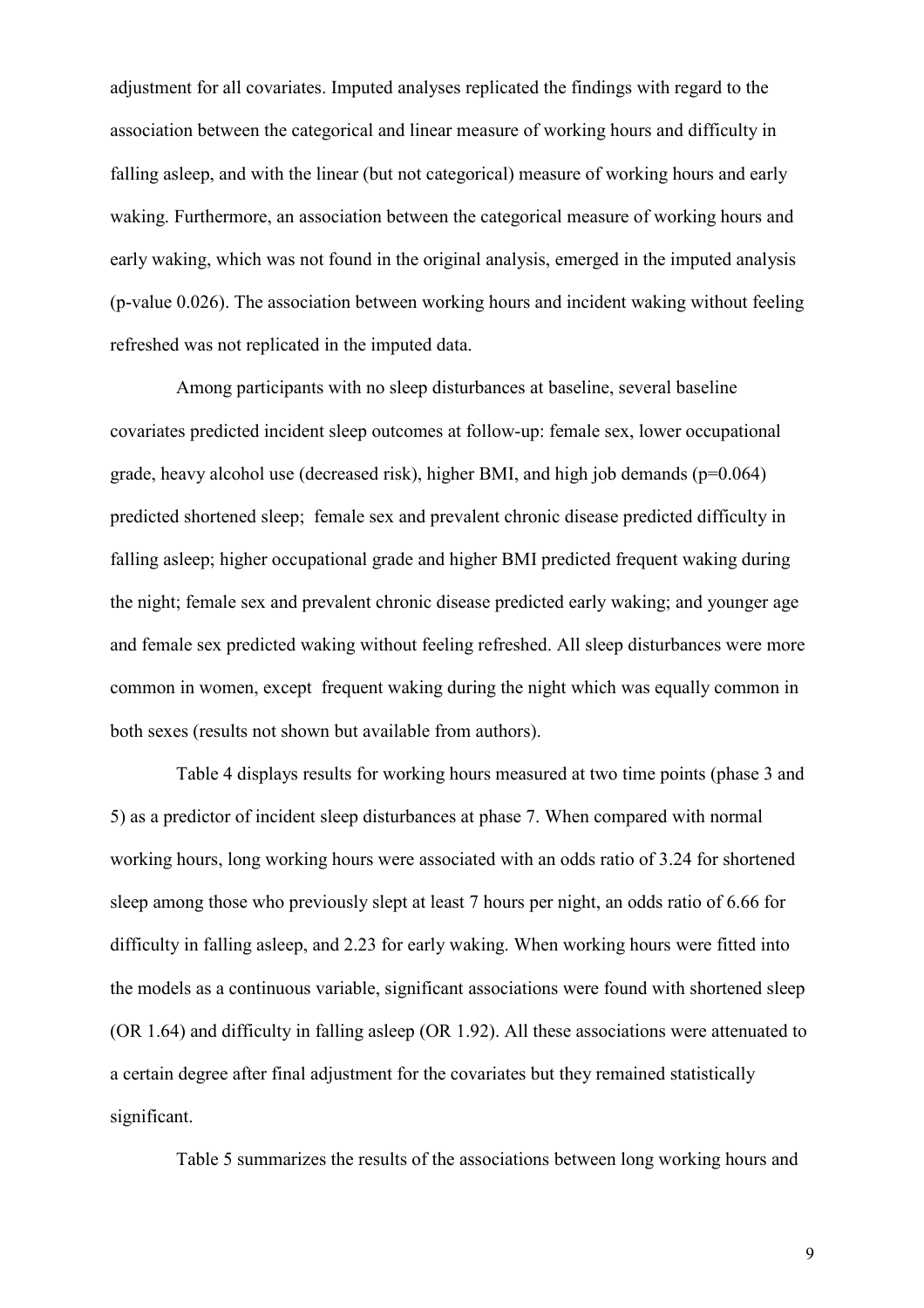incident sleep disturbances in the observed sample compared to the imputed sample. The most consistent evidence for the effects of working hours was found for difficulty in falling asleep. The evidence also indicates that repeat exposure to long working hours predicts shortened sleep. The associations with early morning wakening and waking without feeling refreshed were less consistent. Our findings indicate no association between long working hours and frequent waking during the night.

#### DISCUSSION

We examined long working hours as a predictor of disturbed sleep in a large occupational cohort of British civil servants. We found that working hours of more than 55 hours per week predicted incident sleep disturbances among employees free from such disturbance at baseline. The effects were slightly stronger for working hours measured repeatedly than at only one point in time suggesting a dose-response association between long work hours, incident shortened sleep and difficulty in falling asleep (i.e. sleep-onset insomnia). We repeated all the analyses with working hours treated as a continuous variable and with datasets in which missing values were imputed. The results on long working hours and shortened sleep and difficulty in falling asleep were robust and not totally explained by known risk factors such as health behaviors or health status. However, adjustments suggested that high job demands may partially explain the association between long working hours and sleep disturbances. To our knowledge, this is the first prospective cohort study to examine the association between repeat exposure, i.e. long working hours measured at two time points, and subsequent sleep disturbances, independently of known risk factors.

A plausible causal pathway between long working hours and sleep disturbances may be poor recovery after work due to a lack of leisure time. At the end of a day at work, a certain time may be needed for recovery as a natural consequence of the fatigue resulting from efforts expended at work. Recovery after work may not only include sleep but also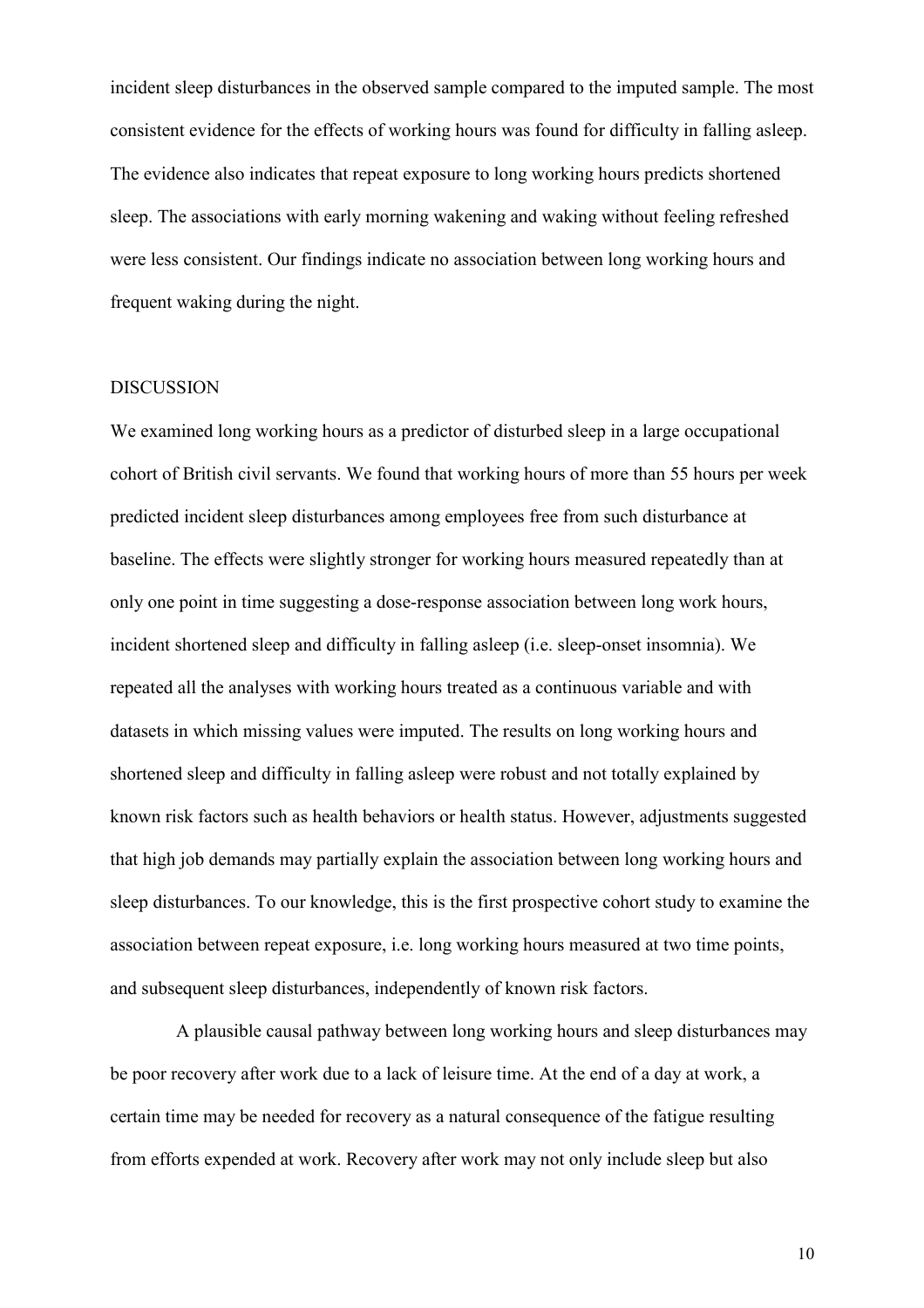relaxation, such as spending time with family members and friends, resting, or reading. Relaxation has been recognized as an important prerequisite in the prevention of sleep-onset insomnia.<sup>35</sup> As long working hours have been found to be associated with increased need of recovery after work,<sup>36</sup> these employees would actually need more time to recover than workers with workdays of normal length. In our study, high job demands attenuated, but did not fully explain, the associations between long working hours and sleep disturbances. Indeed, adjustment for job demands might lead to overcontrolling because high demands and long hours may represent two indicators of the same stressful work environment rather than two distinct risk factors.

Our findings correspond with earlier research suggesting an association between long working hours and sleeping problems.<sup>2,4-7,11</sup> As most of the earlier research has been crosssectional, the temporal order between long working hours and sleep disturbances was unknown. Some studies have reported null findings.<sup>6,7</sup> In our study, cross-sectional associations were found for short sleep and waking without feeling refreshed but not for difficulty in falling asleep and early waking, for which prospective associations were found. It is possible that some employees have been forced to shorten their working hours because of sleeping problems and this may have diluted the associations in cross-sectional analysis.

At least two previous studies have examined working hours and sleep disturbances longitudinally. Ribet and Derriennic<sup>11</sup> followed middle-aged French employees for five years and found that long working hours at baseline did not predict incident sleep disorders. However, participants who reported that they had worked overtime at some time in the past, but not at the time of the baseline survey, were at an increased risk of sleep disorder. A fouryear follow-up of Japanese manufacturing workers showed an association between increased overtime work and increased symptoms of fatigue assessed with the 36-item Short Form Medical Outcomes Survey (SF-36) vitality scale.<sup>10</sup> However, that study had overlapping measurements of increase in fatigue and working hours. A strength of our study was the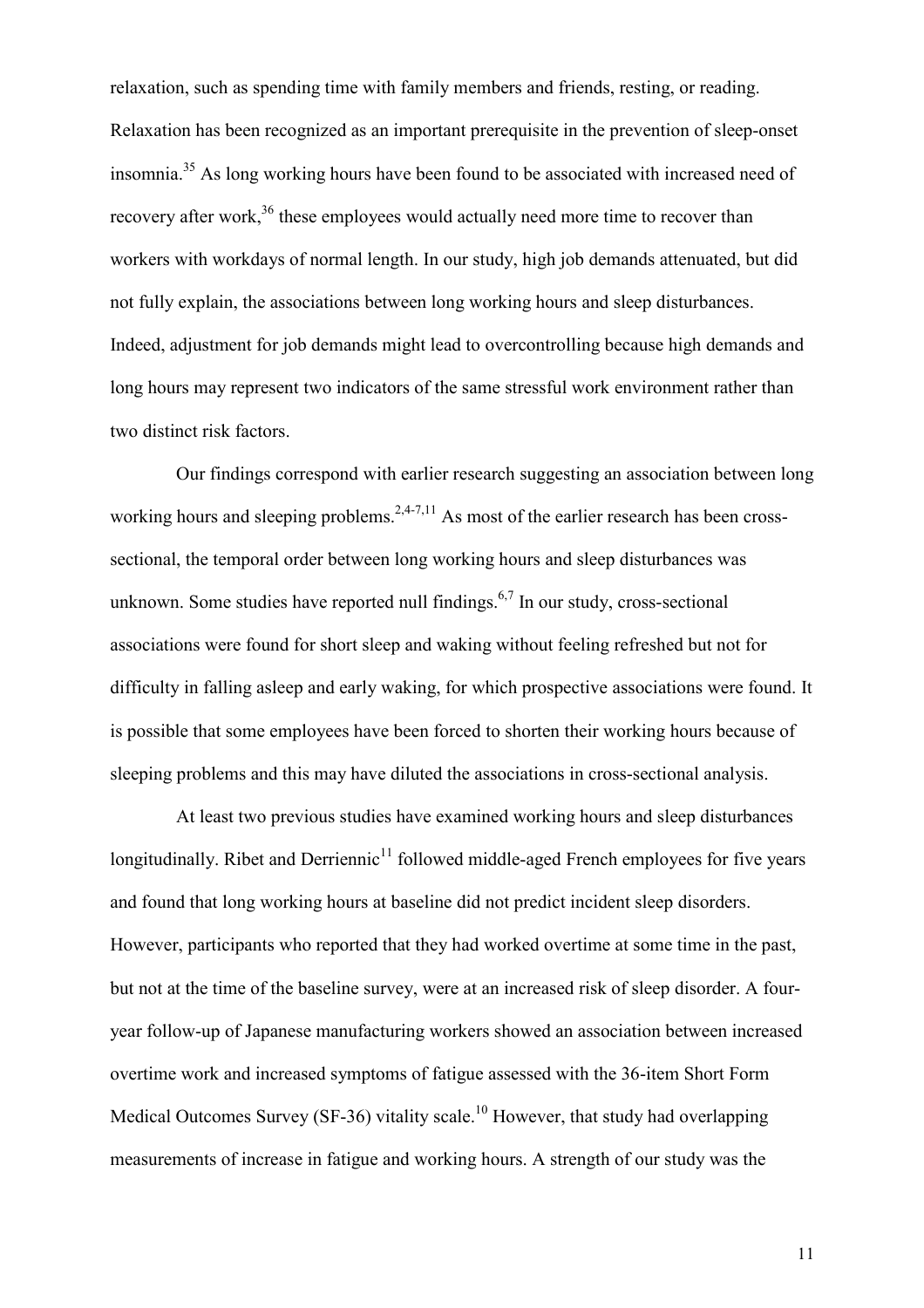possibility to use non-overlapping measurements of working hours and sleep disturbances. Furthermore, examination of five distinct measures of sleep disturbances offered us the opportunity to consider whether long working hours are uniformly associated with sleep disturbances. This was not the case and the strongest effect was found for sleep-onset insomnia, with even stronger evidence generated by repeated or prolonged exposure to long working hours as opposed to working hours measured at one time point only.

Even though insomnia symptoms are associated with physical illnesses, insomnia has been shown to be a symptom of a psychological disorder 10 times more often than a physical illness.37,38 The most common diagnoses to which insomnia symptoms are related are the mood-, anxiety-, and substance-related disorders.<sup>38</sup> In addition, some studies have shown an association between long working hours and mental ill health or fatigue symptoms. $8-10,16$ Because insomnia is a major symptom in depressive and anxiety disorders we cannot exclude the possibility that the insomnia complaints in our study reflect symptoms of these disorders. Assessment of co-morbidity between sleep disturbances and incidence of psychiatric disorders was beyond the scope of this study and should be considered as an important topic for future research. Further research should also clarify whether long working hours predict primary insomnia or organic sleep disorders such as somatic disease or sleep apnoea, or whether insomnia is mainly a symptom of a mental disorder.

In our study, little evidence was found for the relationship between long working hours and "frequent waking during the night" or "waking without feeling refreshed". Behavioral, psychiatric and circadian disorders have been associated with trouble falling asleep and early awakening, whereas primary sleep disorders (such as sleep apnoea) and other medical conditions have been more closely associated with frequent waking during the night and waking without feeling refreshed. <sup>35,37,39</sup> Although long working hours was not related to chronic physical disease in our study and there is little evidence of that association in earlier studies, $12-13$  it is still possible that the association between long working hours and sleep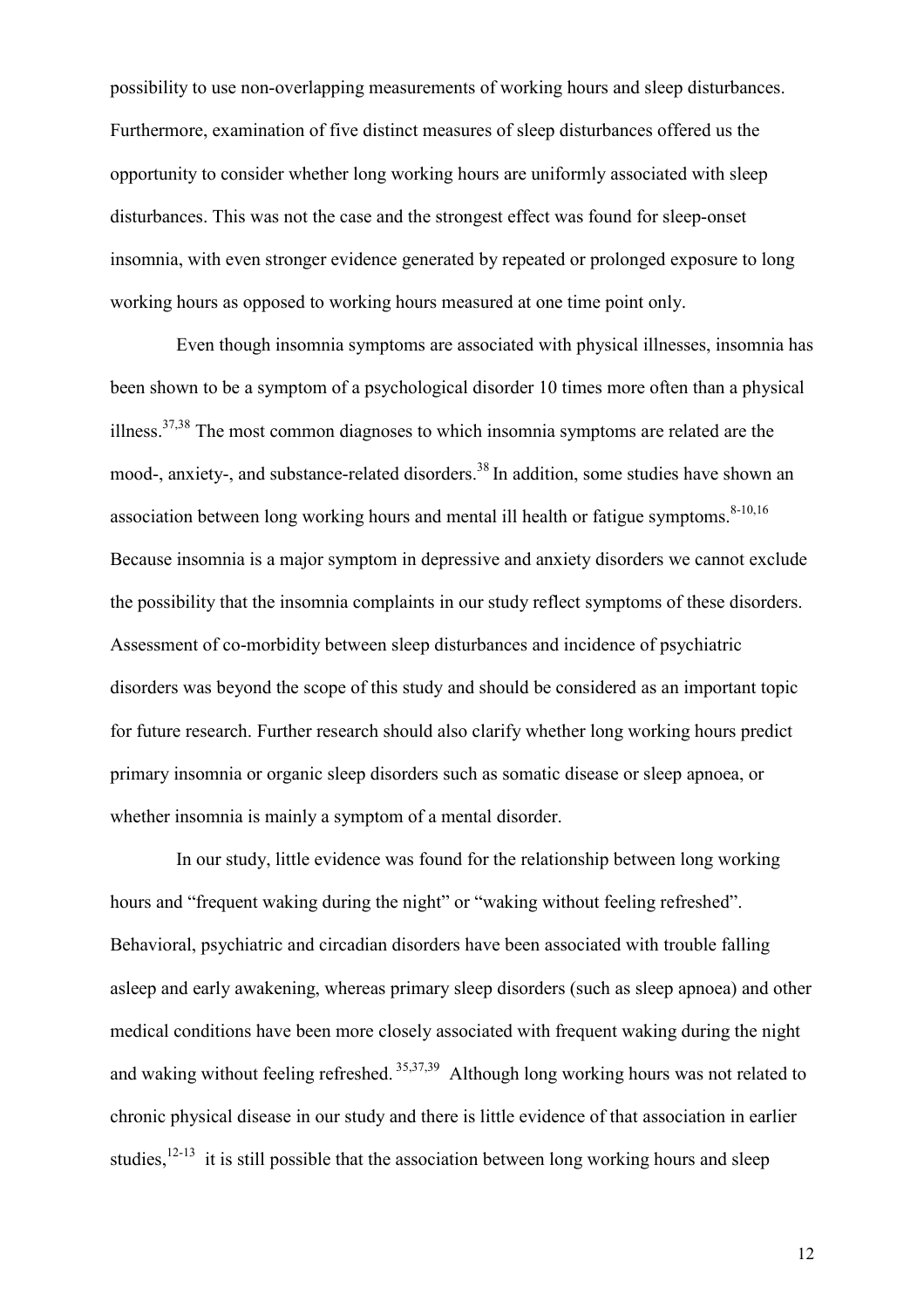complaints is partially accounted for by behavioral correlates (e.g. caffeine and alcohol) and co-morbid organic disorders. We controlled for the effects of several confounding or mediating factors (body mass index, smoking, alcohol use, socio-demographic factors, longstanding illnesses and job demands), but could not differentiate between sleep disturbances resulting from non-organic insomnia and those related to organic sleep disorders, such as periodic limb movements, restless legs syndrome or narcolepsy.<sup>40</sup> However, the significant associations remained after we controlled for high body mass index, which is a correlate of obstructive sleep apnoea. Measurements of organic sleep disorders would be needed in the future to further investigate these issues.

The interpretation of our results must take into account the reliability of self-reports of working hours and sleep disturbances. In the analyses using working hours measured at two time points, the phase-3 assessment was daily hours for weekdays while the phase-5 assessment included average number of work hours for the entire week, including weekends. Therefore the averaged measurement across these two time points cannot be considered as accurate as if exactly the same measures had been used at both phases. The strength of our design is, however, that the exposure and onset new sleep disorder were measured at different times; thus the potential for reversed causality was minimized.

We modeled socio-demographic, behavioral and biological covariates as time independent. This should be acknowledged as a potential limitation as it does not take into account the impact of possible changes in these factors on the risk of incident sleep disturbances. This may be a relevant question to address in future studies. Another issue involves potential bias arising from the fact that a relatively large proportion of participants had missing data and were excluded from the main analysis. However, similarity of the associations in the complete case analysis and multiple multivariate imputation analysis suggests that loss due to missing values is an unlikely source of major bias in this study.

In summary, this study indicates that long working hours predict onset of new sleep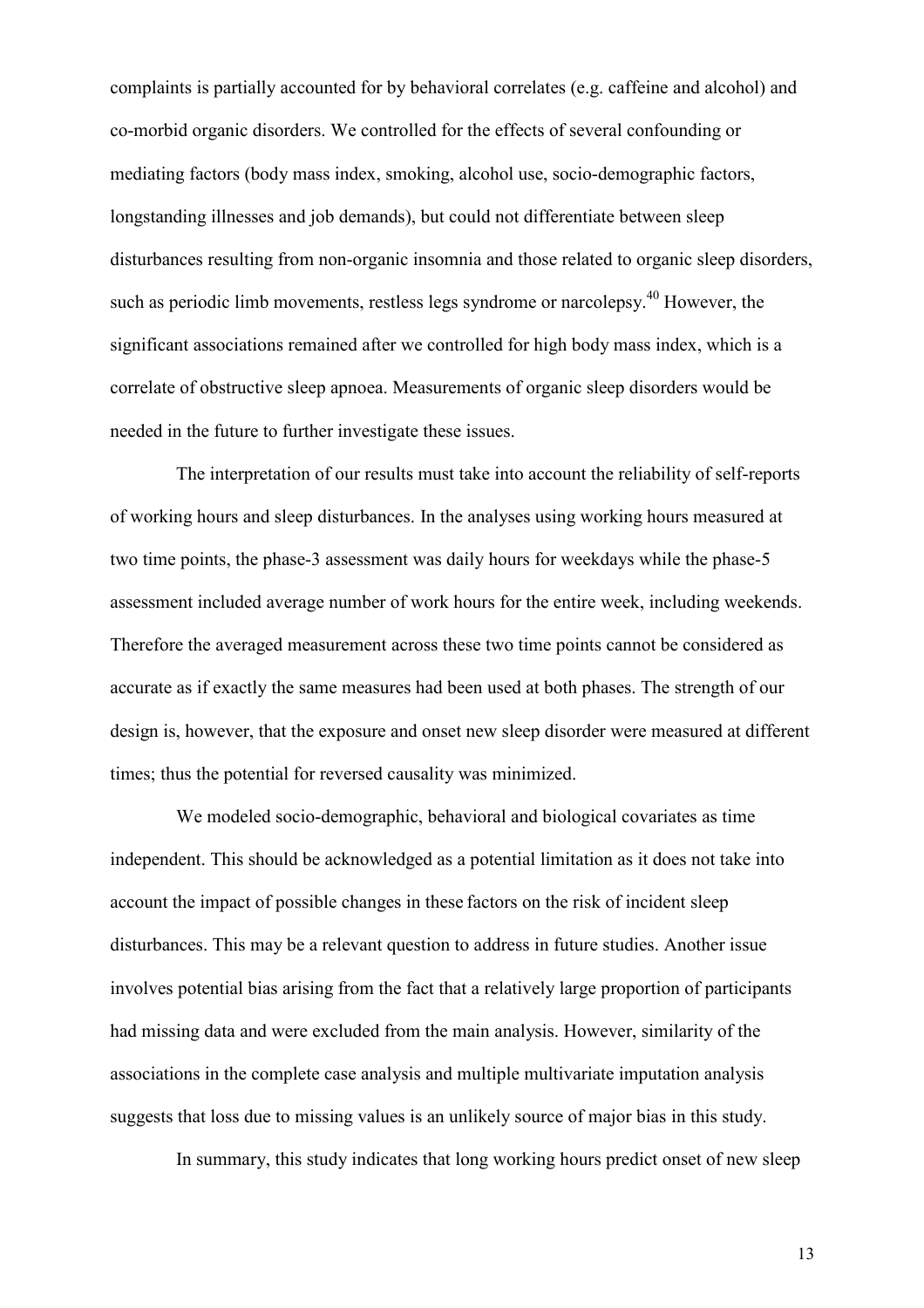disturbances in a cohort of middle-aged employees, in particular sleep-onset insomnia and shortened sleep. Sleep disturbances can have a significant negative effect on an individual's quality of life, and the consequences associated with sleeping disturbances are serious including, for example, a higher risk of accidents due to fatigue, increased risk of all-cause mortality, cardiovascular diseases and mental disorders, increased sickness absence rates and substantial medical care costs.<sup>25,41-45</sup> The findings of the present study suggest that continued overtime work should be recognized as an independent risk factor for the development of sleep disturbances.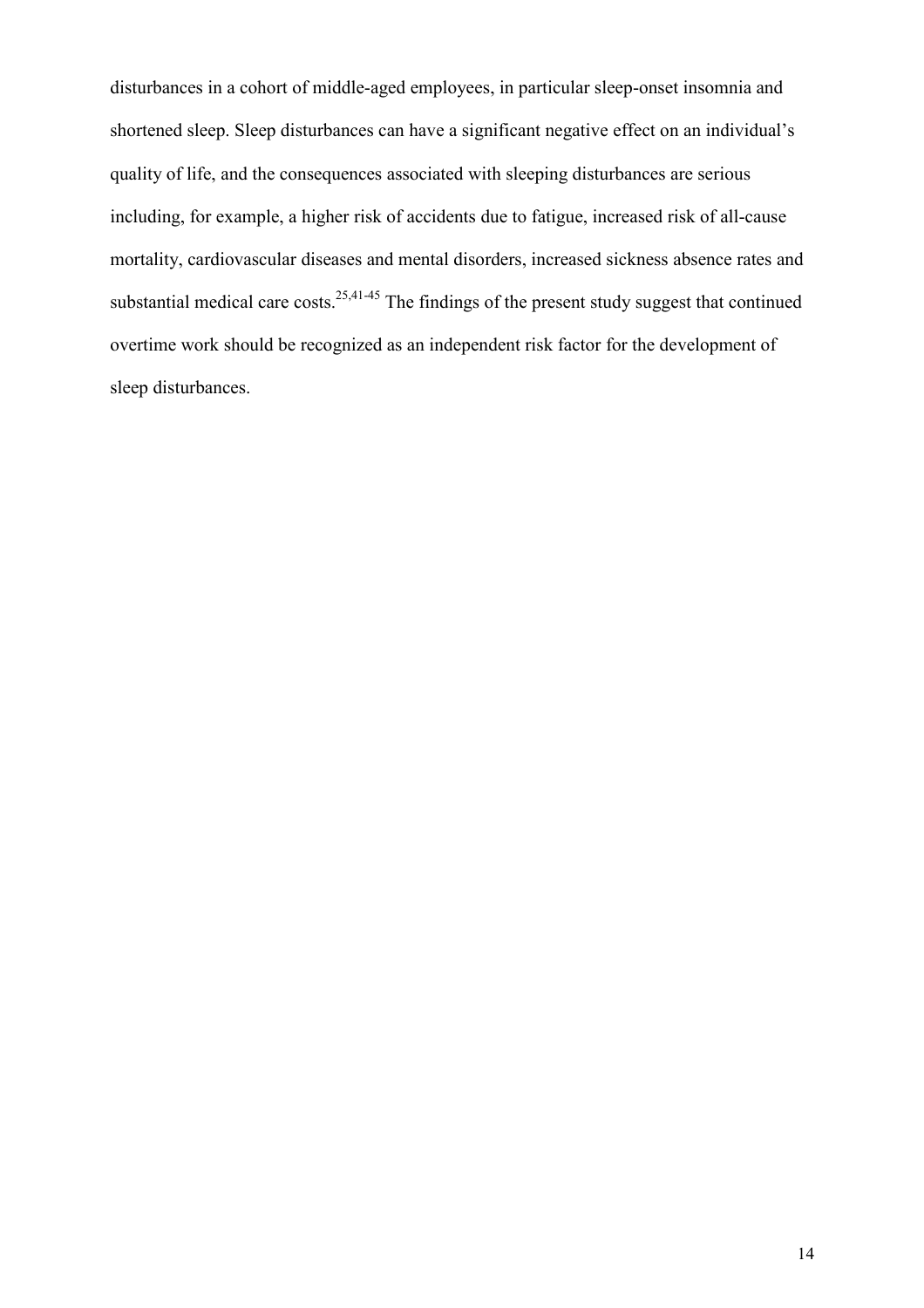## **REFERENCES**

- 1. Stewart R, Besset A, Bebbington P, et al. Insomnia comorbidity and impact and hypnotic use by age group in a national survey population aged 16 to 74 years. Sleep 2006;29:1391-7.
- 2. Vaguer C, Van Bastelaer A. Working overtime. Statistics in Focus, Population and Social Conditions, European Communities 11/2004.
- 3. Åkerstedt T. Psychosocial stress and impaired sleep. Scand J Work Environ Health 2006;32:493-501.
- 4. Sekine M, Chandola T, Martikainen P, Marmot M, Kagamimori S. Work and family characteristics as determinants of socioeconomic and sex inequalities in sleep: The Japanese Civil Servants Study. Sleep 2006;29:206-16.
- 5. Kageyama T, Nishikido N, Kobayashi T, Kawagoe H. Estimated sleep debt and work stress in Japanese white-collar workers. Psychiatry Clin Neurosci. 2001 Jun;55:217-9.
- 6. Åkerstedt T, Fredlund P, Gillberg M, Jansson B. Work load and work hours in relation to disturbed sleep and fatigue in a large representative sample. J Psychosom Res 2002;53:585-88.
- 7. Åkerstedt T, Knutsson A, Westerholm P, Theorell T, Alfredsson L, Kecklund G. Sleep disturbances, work stress and work hours A cross-sectional study. J Psychosom Res 2002;53:741-8.
- 8. Sasaki T, Iwasaki K, Mori I, Hisanaga N, Shibata E. Overtime, job stressors, sleep/rest, and fatigue of Japanese workers in a company. Ind Health 2007;454:237- 46.
- 9. Park J, Kim Y, Chung HK, Hisanaga N. Long working hours and subjective fatigue symptoms. Ind Health. 2001;39:250-4.
- 10. Yamazaki S, Fukuhara S, Suzukamo Y, et al. Lifestyle and work predictors of fatigue in Japanese manufacturing workers. Occup Med (Lond) 2007;57:262-9.
- 11. Ribet C, Derriennic F. Age, working conditions, and sleep disorders: a longitudinal analysis in the French Cohort E.S.T.E.V. Sleep 1999;22:491-504.
- 12. van der Hulst M. Long workhours and health. Scand J Work Environ Health 2003;29:171-88.
- 13. Sparks K, Cooper C, Fried Y, et al. The effects of hours of work on health: A meta analytic review. J Occup Organ Psychol 1997;70:391-408.
- 14. Caruso CC, Hitchcock EM, Dick RB, Russo JM, Schmit JM*.* Overtime and extended work shifts: Recent findings on illnesses, injuries, and health behaviors. NIOSH: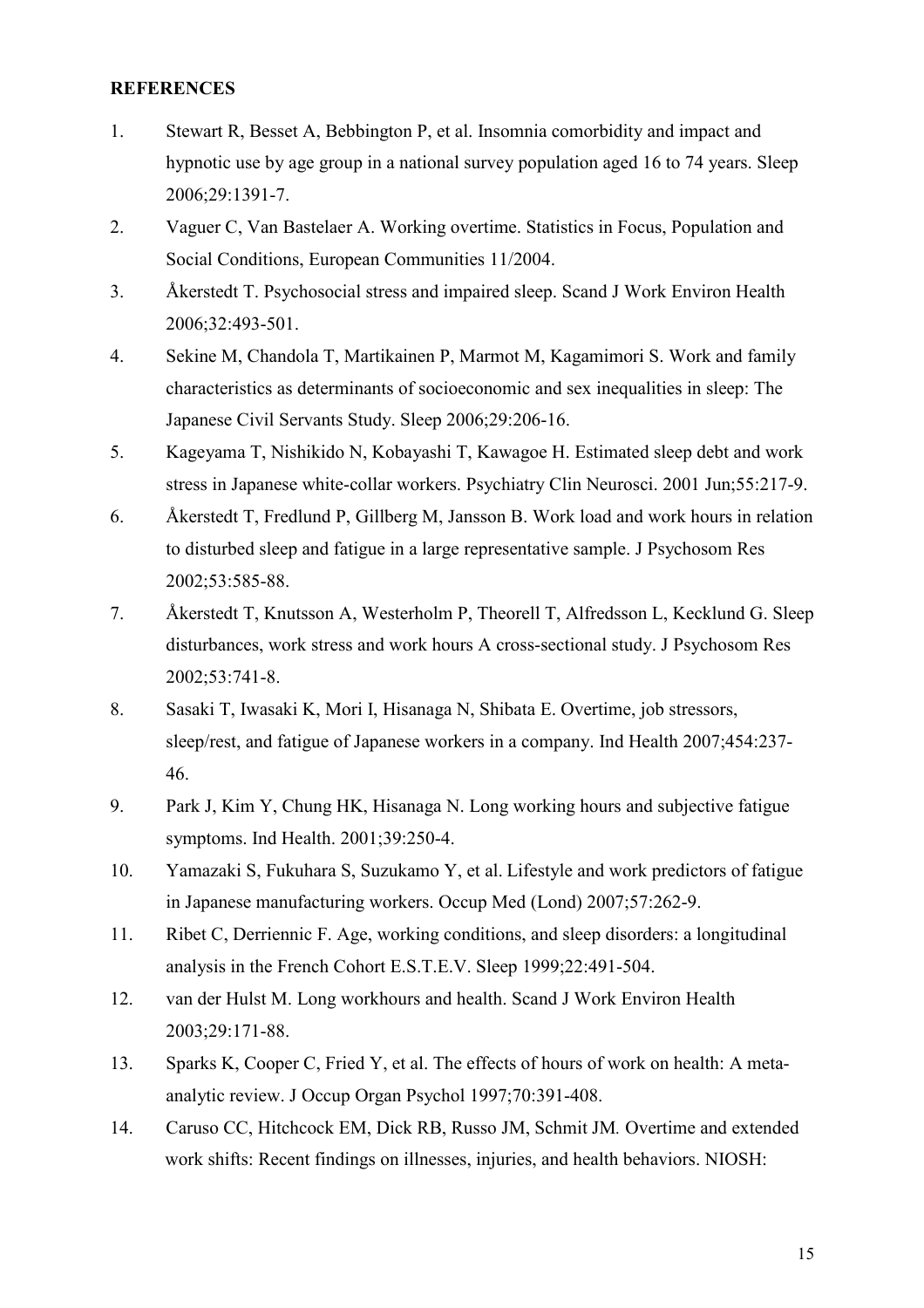Department of Health and Human Services; 2004.

- 15. Johnson JV, Lipscomb J. Long working hours, occupational health and the changing nature of work organization. Am J Ind Med 2006;49:921-9.
- 16. Fujino Y, Horie S, Hoshuyama T, Tsutsui T, Tanaka Y. A systematic review of working hours and mental health burden. Sangyo Eiseigaku Zasshi 2006;48:87.
- 17. Raediker B, Janssen D, Schomann C, Nachreiner F. Extended working hours and health I. Chronobiol Int 2006; 23:1305-16.
- 18. Fletcher KE, Underwood W, Davis SQ, Mangrulkar RS, McMahon LF, Saint S. Effect of work hour reduction on residents' lives. A systematic review. JAMA 2005;294:1088-100.
- 19. Owens JA. Sleep loss and fatigue in healthcare professionals. J Perinat Neonat Nurs 2007;21:92-100.
- 20. Shields M. Long working hours and health. Health Rep 1999;11:33-48.
- 21. Marmot M, Brunner E. Cohort profile: The Whitehall II Study. Int J Epidemiol 2005;34:251-6.
- 22. Sekine M, Chandola T, Martikainen P, Marmot M, Kagamimori S. Work and family characteristics as determinants of socioeconomic and sex inequalities in sleep: The Japanese Civil Servants Study. Sleep 2006;29:206−16.
- 23. Sokejima S, Kagamimori S. Working hours as a risk factor for acute myocardial infarction in Japan: case-control study. BMJ 1998;317:775-80.
- 24. Van Dongen HPA, Vitellaro KM, Dinges DF. Individual differences in adult human sleep and wakefulness: Leitmotif for a research agenda. Sleep 2005;28:479-96.
- 25. Ferrie JE, Shipley MJ, Cappuccio FP, et al. A prospective study of change in sleep duration: associations with mortality in the Whitehall II cohort. Sleep 2007;1;30:1659- 66.
- 26. Jenkins D, Stanton BA, Niemcryk S, Rose RM. A scale for the estimation of sleep problems in clinical research. J Clin Epidemiol 1988**;**41**:**313– 21.
- 27. International statistical classification of diseases and related health problems, 10th revision. WHO, 2007. http://www.terveysportti.fi/terveysportti/icd10.koti (in Finnish, accessed December 17, 2008).
- 28. Sateia MJ, Nowell PD. Insomnia. Lancet 2004;364:1959-73.
- 29. Karasek RA, Theorell T. Healthy Work. Stress, Productivity, and the Reconstruction of Working Life. New York: Basic Books, 1990.
- 30. Kivimäki M, Head J, Ferrie JE, et al. Hypertension is not the link between job strain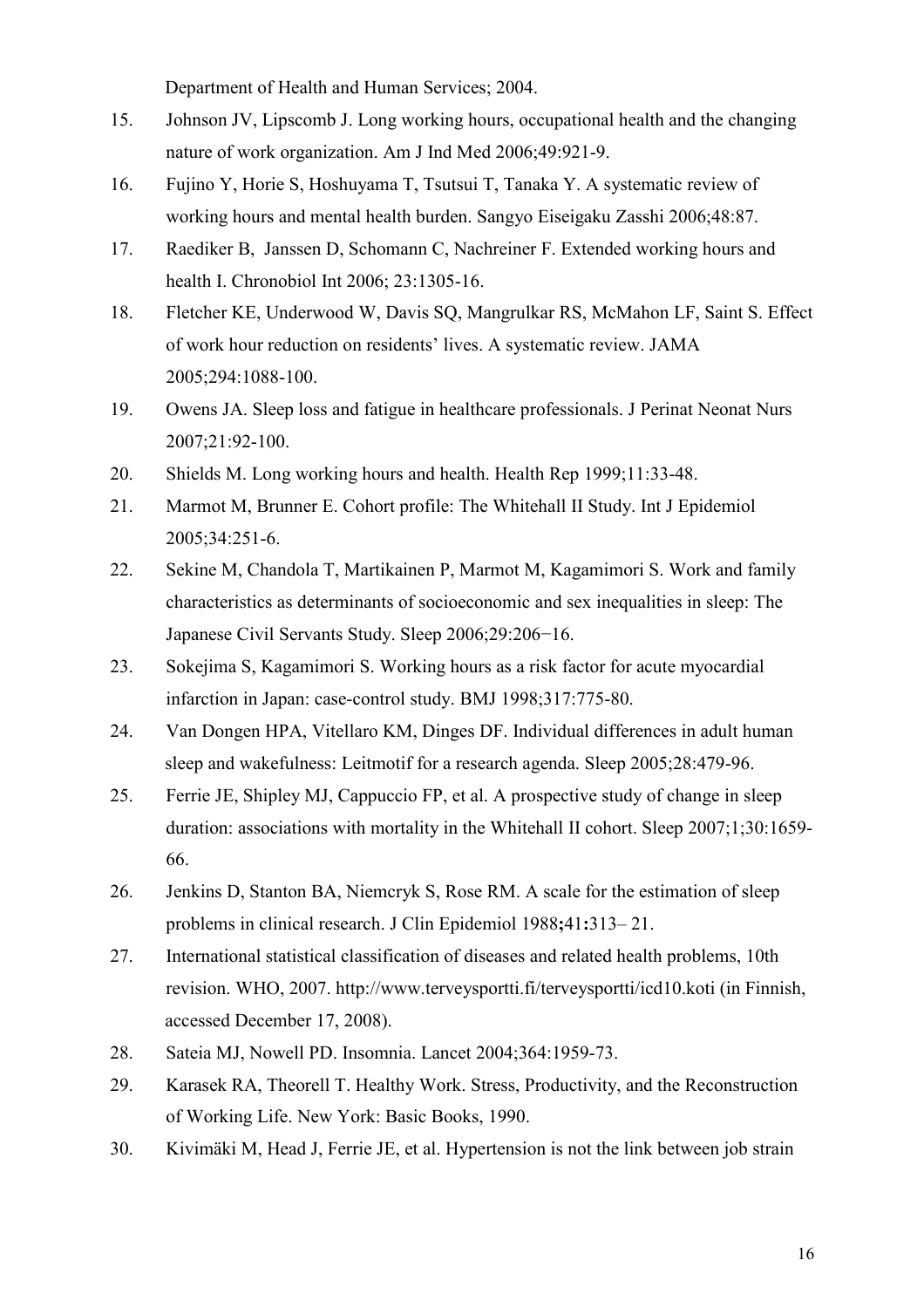and coronary heart disease in the Whitehall II Study. Am J Hypertension 2007;20:1146-53.

- 31. Obesity—Preventing and Managing the Global Epidemic: Report of a WHO Consultation on Obesity. Geneva: World Health Organization, WHO Technical Report Series, 894, 2000.
- 32. Ainsworth BE, Haskell WL, Leon AS, et al. Compendium of physical activities: classification of energy costs of human physical activities. Med Sci Sports Exerc 1993;25:71-80.
- 33. White I, Altmann DR, Nanchahal K. Mortality in England and Wales attributable to any drinking, drinking above sensible limits and drinking above lowest risk level. Addiction 2004;99:749-56.
- 34. Royston P. Multiple imputation of missing values. Stata J. 2004;4:227−41.
- 35. Viens M, De Koninck J, Mercier P, St-Onge M, Lorrain D. Trait anxiety and sleep onset insomnia: Evaluation of treatment using anxiety management training. J Psychosom Res 2003;54:31-7.
- 36. Jansen N, Kant I, van Amelsvoort L, Nijhuis F, van den Brandt P. Need for recovery from work: evaluating short-term effects of working hours, patterns and schedules. Ergonomics 2003;46:664-80.
- 37. Harvey AG. Insomnia: symptom or diagnosis? Clin Psychol Rev 2001;21:1037-59.
- 38. Ford D, Kamerow D. Epidemiologic study of sleep disturbances and psychiatric disorders. JAMA 1989;262:1479–84.
- 39. Roth T, Roehrs T. Insomnia: epidemiology, characteristics, and consequences. Clin Cornerstone 2003;5:5-15.
- 40. Aldrich M. Narcolepsy. N Engl J Med 1990;323:389-94.
- 41. Wingard DL, Berkman LF. Mortality risk associated with sleeping patterns among adults. Sleep 1983;6:102-7.
- 42. Partinen M, Putkonen PTS, Kaprio J, Koskenvuo M, Hilakivi I. Sleep disorders in relation to coronary heart disease. Acta Med Scand 1982;660(Suppl.):69-83.
- 43. Vahtera J, Pentti J, Helenius H, Kivimäki M. Sleep disturbances as a predictor of long term increase in sickness absence among employees after family death or illness. Sleep 2006;29:673-82.
- 44. Walsh J, Engelhardt C. The direct economic costs of insomnia in the United States for 1995. Sleep 1999;22(Suppl.2):S379-S93.
- 45. Westerlund H, Alexanderson K, Akerstedt T, Hanson LM, Theorell T, Kivimäki M.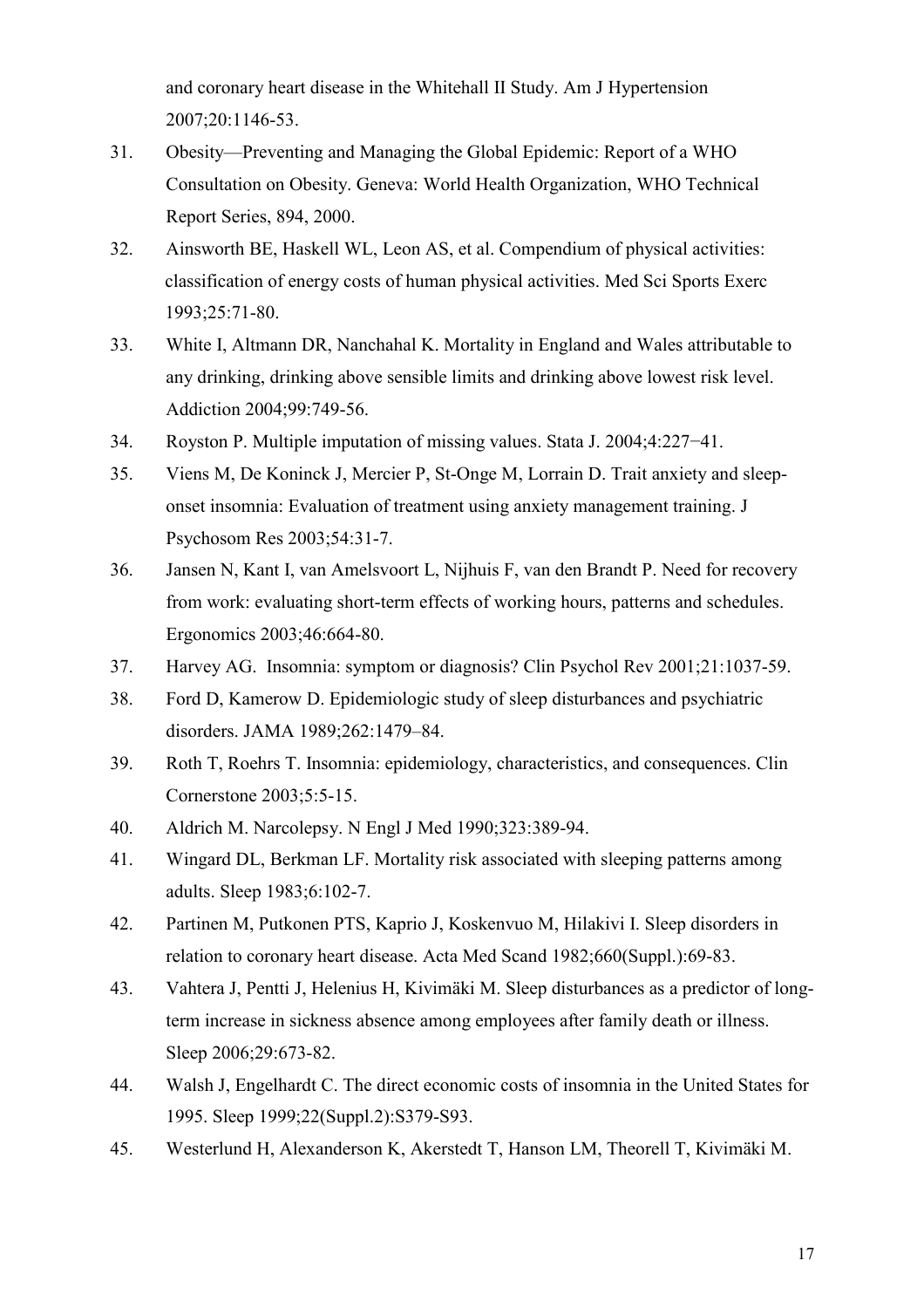Work-related sleep disturbances and sickness absence in the Swedish working population, 1993-1999. Sleep 2008;31:1169-77.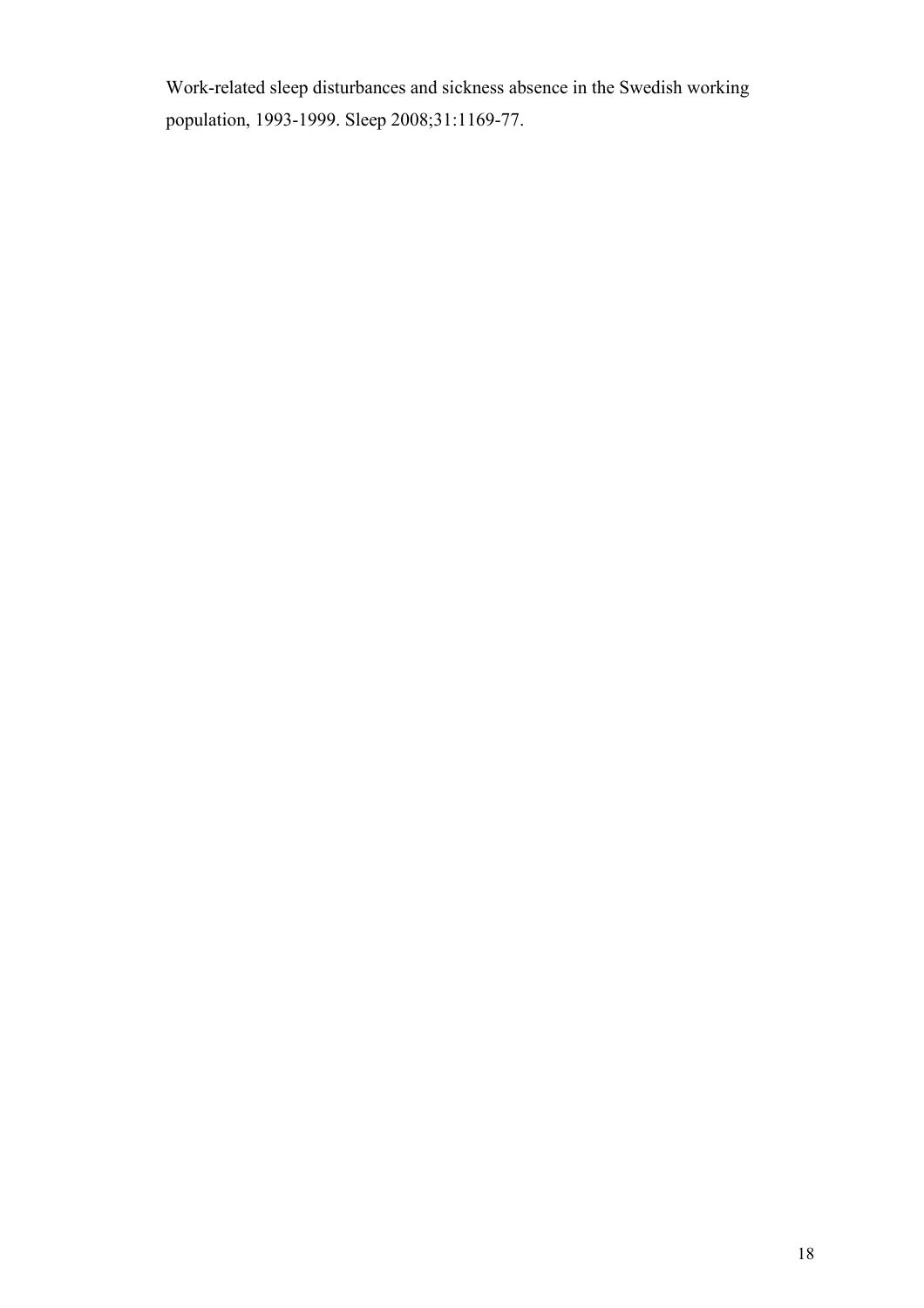|                                               |            | Working hours at phase 5 |           |              |             |
|-----------------------------------------------|------------|--------------------------|-----------|--------------|-------------|
| Characteristics                               | All        | 35-40                    | $41 - 55$ | > 55         | $p$ -value* |
| Age (years), Mean (S.D.)                      | 52.2(4.2)  | 52.6(4.5)                | 51.8(3.9) | 52.5 $(4.3)$ | 0.588       |
| Sex, $n$ $(\%)$                               |            |                          |           |              | < 0.01      |
| Men                                           | 1,872(76)  | 680 (71)                 | 1,011     | 181 (84)     |             |
|                                               |            |                          | (78)      |              |             |
| Women                                         | 598 (24)   | 282 (29)                 | 281 (22)  | 35(16)       |             |
| Marital status, $n$ (%)                       |            |                          |           |              | < 0.01      |
| Married/cohabited                             | 1,930(78)  | 698 (73)                 | 1,049(81) | 183(85)      |             |
| Non-married/cohabited                         | 540 (22)   | 264 (27)                 | 243 (19)  | 33(15)       |             |
| Occupational grade level, n (%)               |            |                          |           |              | < 0.01      |
| High                                          | 1,177(48)  | 264(27)                  | 749 (58)  | 164(76)      |             |
| Middle                                        | 1,075(44)  | 562 (58)                 | 465 (36)  | 48 (22)      |             |
| Low                                           | 218(9)     | 136(14)                  | 78 (6)    | 4(2)         |             |
| Educational level, n (%)                      |            |                          |           |              | < 0.01      |
| I Post-graduate                               | 425(17)    | 116(12)                  | 254(20)   | 55 $(25)$    |             |
| II Graduate                                   | 628(25)    | 226(23)                  | 340(26)   | 62(29)       |             |
| III Higher secondary                          | 711 (29)   | 275(29)                  | 372(29)   | 64 (30)      |             |
| IV Lower secondary                            | 541 (22)   | 259 (27)                 | 254(20)   | 28(13)       |             |
| V No academic qualifications                  | 165(7)     | 86(9)                    | 72(6)     | 7(3)         |             |
| Physical disease, n (%)                       |            |                          |           |              | .567        |
| N <sub>o</sub>                                | 1,292(52)  | 487(51)                  | 691 (53)  | 114(53)      |             |
| Yes                                           | 1,178(48)  | 475 (49)                 | 601(47)   | 102(47)      |             |
| Body mass index $(kg/m2)$ , n $(\frac{9}{6})$ |            |                          |           |              | .148        |
| < 18.5                                        | 15(1)      | 6(1)                     | 9(1)      | 0(0)         |             |
| 18.5 < 25.0                                   | 1,031(42)  | 436 (45)                 | 513 (40)  | 82 (38)      |             |
| $\geq$ 25.0 < 30.0                            | 1,088(44)  | 402(42)                  | 582 (45)  | 104(48)      |             |
| $\geq$ 30.0 < 35.0                            | 274(11)    | 90(9)                    | 156(12)   | 28(13)       |             |
| $\geq$ 35.0                                   | 62(3)      | 28(3)                    | 32(2)     | 2(1)         |             |
| Exercise level, n (%)                         |            |                          |           |              | .493        |
| High                                          | 1,183(48)  | 412 (43)                 | 671 (52)  | 100(46)      |             |
| Intermediate                                  | 885 (36)   | 368 (38)                 | 441 (34)  | 76 (35)      |             |
| Low                                           | 402(16)    | 182(19)                  | 180(14)   | 40(19)       |             |
| Alcohol use (units/week), n (%)               |            |                          |           |              | .064        |
| 0-14 (women) $/ -21$ (men)                    | 1,822(74)  | 739 (77)                 | 930 (72)  | 153(71)      |             |
| > 14/21                                       | 648 (26)   | 223(23)                  | 362(28)   | 63(29)       |             |
| Smoking, n (%)                                |            |                          |           |              | .608        |
| N <sub>0</sub>                                | 2,214 (90) | 857 (89)                 | 1162 (90) | 195 (90)     |             |
| Yes                                           | 256(10)    | 105(11)                  | 130(10)   | 21(10)       |             |
| Job demands, $n$ $(\%)$                       |            |                          |           |              | < 0.01      |
| Low                                           | 389 (16)   | 241 (25)                 | 141(11)   | 7(3)         |             |
| Intermediate                                  | 1,102(45)  | 499 (52)                 | 543 (42)  | 60(28)       |             |
| High                                          | 979 (40)   | 222(23)                  | 608 (47)  | 149 (69)     |             |

 **Table 1**−Characteristics of the participants by weekly working hours at phase 5.

\**p*-value for difference between 35-40 hours' and >55 hours' working groups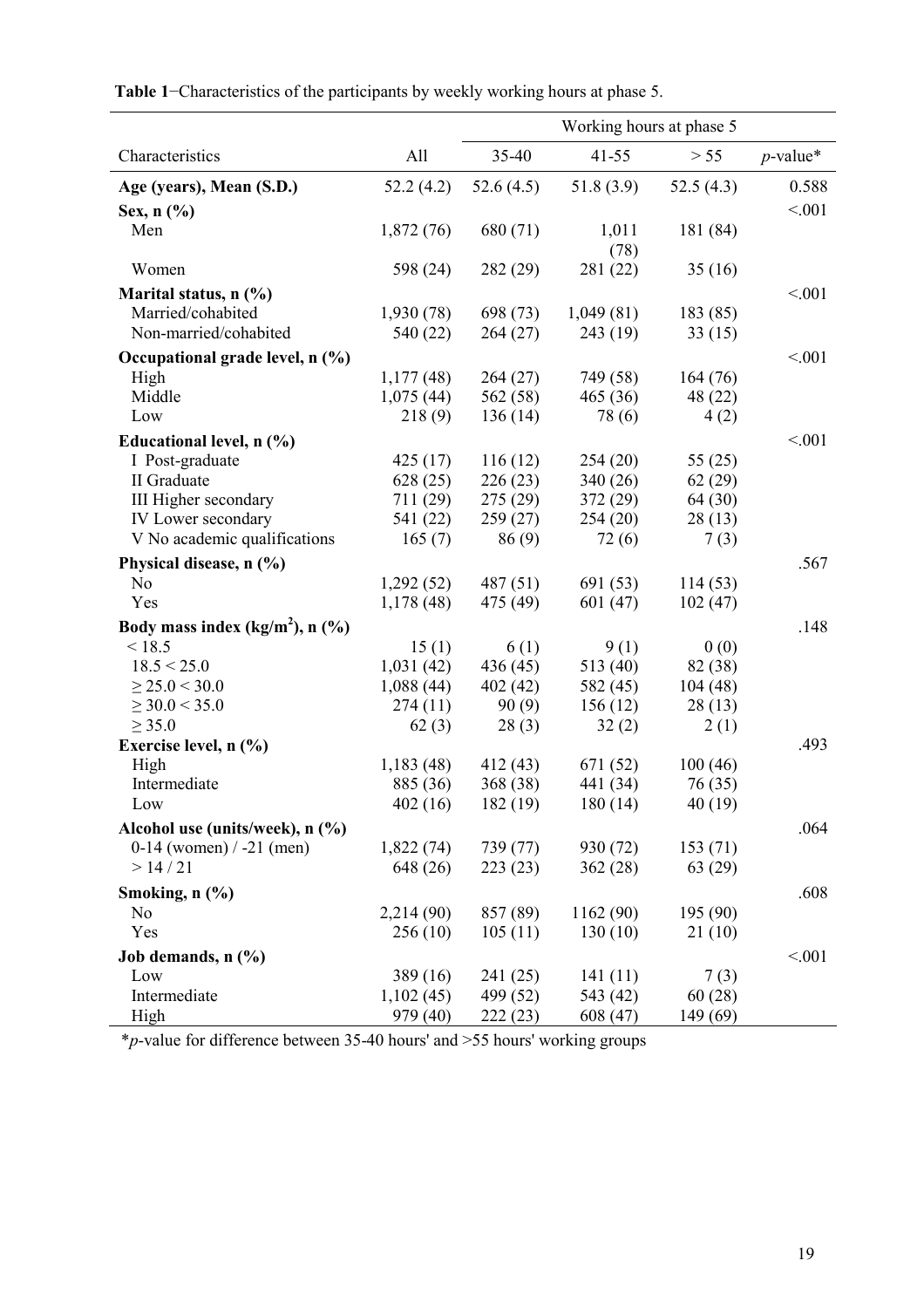| Phase 5                   | Short sleep (<7 hours)       |                                              |                                                                                  |                                                       |                                      |  |  |  |  |
|---------------------------|------------------------------|----------------------------------------------|----------------------------------------------------------------------------------|-------------------------------------------------------|--------------------------------------|--|--|--|--|
| Mean working<br>hours     | $N/n$ of cases $(\% )$       | Model I OR<br>$(95\% \text{ CI})^{\text{a}}$ | Model II OR<br>$(95\% \text{ CI})^b$                                             | Model III OR<br>$(95\% \text{ CI})^{\circ}$           | Model IV OR<br>$(95\% \text{ CI})^d$ |  |  |  |  |
| 35-40                     | 958 / 407 (42.5)             | 1.00                                         | 1.00                                                                             | 1.00                                                  | 1.00                                 |  |  |  |  |
| $41 - 55$                 | 1,287/622(48.3)              | $1.52(1.27-1.82)$                            | $1.52(1.27-1.83)$                                                                | $1.51(1.26-1.81)$                                     | $1.39(1.16-1.68)$                    |  |  |  |  |
| $> 55$                    | 214 / 128 (59.8)             | $2.63(1.92-3.62)$                            | $2.64(1.92-3.63)$                                                                | $2.63(1.91-3.63)$                                     | $2.25(1.62-3.12)$                    |  |  |  |  |
| Linear trend <sup>e</sup> | 2,459 / 1,157                | $1.50(1.34-1.69)$                            | $1.50(1.34-1.69)$                                                                | $1.50(1.33-1.68)$                                     | $1.39(1.24-1.57)$                    |  |  |  |  |
|                           | Difficulty in falling asleep |                                              |                                                                                  |                                                       |                                      |  |  |  |  |
|                           | N / n of cases $(\% )$       | OR (95% CI) <sup>a</sup>                     | OR $(95\% \text{ CI})^b$<br>OR (95% CI) <sup>d</sup><br>OR (95% CI) <sup>c</sup> |                                                       |                                      |  |  |  |  |
| 35-40                     | 952 / 64 (6.7)               | 1.00                                         | 1.00                                                                             | 1.00                                                  | 1.00                                 |  |  |  |  |
| $41 - 55$                 | 1,282/88(6.9)                | $1.26(0.89-1.80)$                            | $1.27(0.89-1.81)$                                                                | $1.24(0.87-1.77)$                                     | $1.13(0.78-1.64)$                    |  |  |  |  |
| $> 55$                    | 215/13(6.1)                  | $1.28(0.67-2.44)$                            | $1.26(0.66-2.41)$                                                                | $1.28(0.67-2.46)$                                     | $1.06(0.54-2.06)$                    |  |  |  |  |
| Linear trend <sup>e</sup> | 2,449 / 165                  | $1.17(0.97-1.42)$                            | $1.16(0.96 - 1.41)$                                                              | $1.17(0.96 - 1.42)$                                   | $1.09(0.88-1.34)$                    |  |  |  |  |
|                           | <b>Frequent waking</b>       |                                              |                                                                                  |                                                       |                                      |  |  |  |  |
|                           | $N/n$ of cases $(\% )$       | OR (95% CI) <sup>a</sup>                     | OR (95% CI) <sup>b</sup>                                                         | OR (95% CI) <sup>c</sup>                              | OR (95% CI) <sup>d</sup>             |  |  |  |  |
| 35-40                     | 951 / 265 (27.9)             | 1.00                                         | 1.00                                                                             | 1.00                                                  | 1.00                                 |  |  |  |  |
| $41 - 55$                 | 1,272/335(26.3)              | $1.00(0.82 - 1.22)$                          | $1.00(0.82 - 1.23)$                                                              | $1.00(0.82 - 1.22)$                                   | $0.93(0.76-1.15)$                    |  |  |  |  |
| $> 55$                    | 213 / 57 (26.8)              | $1.03(0.73-1.46)$                            | $1.03(0.72 - 1.46)$                                                              | $1.03(0.72 - 1.47)$                                   | $0.89(0.62 - 1.28)$                  |  |  |  |  |
| Linear trend <sup>e</sup> | 2,436 / 657                  | $1.00(0.89-1.12)$                            | $0.99(0.88-1.12)$                                                                | $0.99(0.88-1.12)$                                     | $0.93(0.82 - 1.06)$                  |  |  |  |  |
|                           | <b>Early waking</b>          |                                              |                                                                                  |                                                       |                                      |  |  |  |  |
|                           | $N/n$ of cases $(\% )$       | OR $(95\% \text{ CI})^{\text{a}}$            | OR $(95\% \text{ CI})^b$                                                         | OR $(95\% \text{ CI})^c$                              | OR $(95\% \text{ CI})^d$             |  |  |  |  |
| 35-40                     | 948 / 170 (17.9)             | 1.00                                         | 1.00                                                                             | 1.00                                                  | 1.00                                 |  |  |  |  |
| $41 - 55$                 | 1,279/261(20.4)              | $1.30(1.04-1.63)$                            | $1.31(1.04-1.64)$                                                                | $1.31(1.04-1.64)$                                     | $1.21(0.96-1.53)$                    |  |  |  |  |
| $> 55$                    | 213/44(20.7)                 | $1.40(0.95-2.06)$                            | $1.40(0.94 - 2.06)$                                                              | $1.41(0.95-2.08)$                                     | $1.20(0.81 - 1.80)$                  |  |  |  |  |
| Linear trend <sup>e</sup> | 2,440 / 475                  | $1.10(0.96-1.24)$                            |                                                                                  | $1.09(0.96-1.24)$ $1.10(0.96-1.24)$ $1.02(0.89-1.17)$ |                                      |  |  |  |  |
|                           |                              |                                              | <b>Waking without feeling refreshed</b>                                          |                                                       |                                      |  |  |  |  |
|                           | N / n of cases $(\% )$       | OR (95% CI) <sup>a</sup>                     | OR (95% CI) <sup>b</sup>                                                         | OR $(95\% \text{ CI})^c$                              | OR $(95\% \text{ CI})^d$             |  |  |  |  |
| 35-40                     | 949 / 174 (18.3)             | 1.00                                         | 1.00                                                                             | 1.00                                                  | 1.00                                 |  |  |  |  |
| $41 - 55$                 | 1,282/269(21.0)              | $1.35(1.07-1.69)$                            | $1.36(1.08-1.71)$                                                                | $1.33(1.06-1.67)$                                     | $1.19(0.94-1.50)$                    |  |  |  |  |
| $> 55$                    | 214/42(19.6)                 | $1.37(0.93 - 2.04)$                          | $1.37(0.92 - 2.04)$                                                              | $1.35(0.91 - 2.01)$                                   | $1.06(0.70-1.60)$                    |  |  |  |  |
| Linear trend <sup>e</sup> | 2,445 / 485                  | $1.19(1.05-1.35)$                            | $1.19(1.05-1.35)$                                                                | $1.18(1.04-1.34)$                                     | $1.08(0.94-1.23)$                    |  |  |  |  |

**Table 2**−Cross-sectional associations between weekly working hours and prevalent sleep disturbances at phase 5.

<sup>a</sup> Model I: Adjusted for age, sex, marital status, occupational grade, and education

<sup>b</sup>Model II: Adjusted for Model I + chronic illness<br>
<sup>c</sup> Model III: Adjusted for Model I + exercise level, body mass index, smoking, and alcohol use.

<sup>d</sup> Model IV: Adjusted for Model I, II, III, and job demands.

<sup>e</sup>Working hours entered into the model as a continuous variable (per 10-hour increase).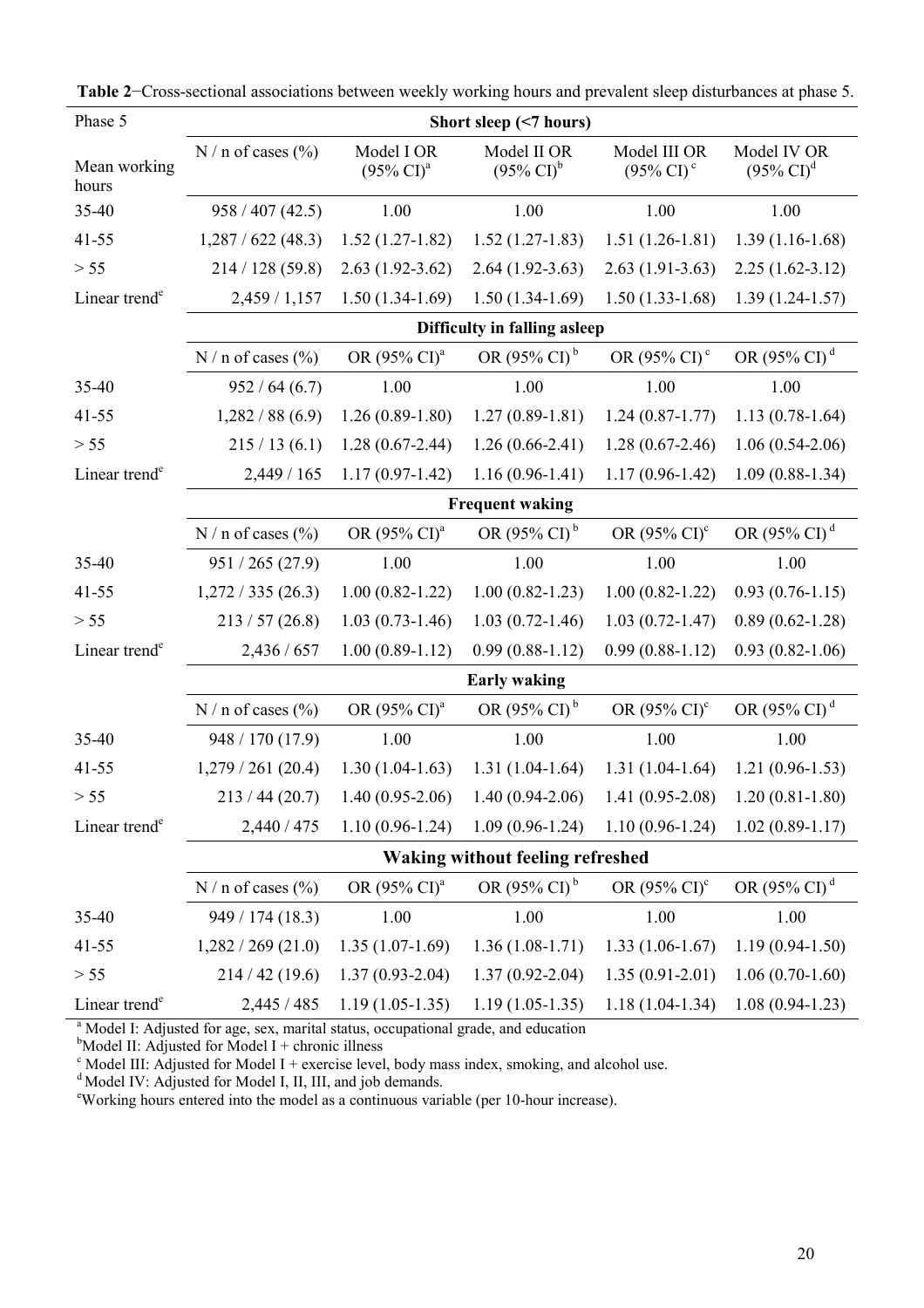|                                  | Short sleep (<7 hours)                  |                                              |                                      |                                             |                                      |  |  |  |  |  |
|----------------------------------|-----------------------------------------|----------------------------------------------|--------------------------------------|---------------------------------------------|--------------------------------------|--|--|--|--|--|
| Phase 5<br>mean working<br>hours | N / n of cases $(\% )$                  | Model I OR<br>$(95\% \text{ CI})^{\text{a}}$ | Model II OR<br>$(95\% \text{ CI})^b$ | Model III OR<br>$(95\% \text{ CI})^{\circ}$ | Model IV OR<br>$(95\% \text{ CI})^d$ |  |  |  |  |  |
| 35-40                            | 386 / 78 (20.2)                         | 1.00                                         | 1.00                                 | 1.00                                        | 1.00                                 |  |  |  |  |  |
| $41 - 55$                        | 489 / 102 (20.9)                        | $1.09(0.76 - 1.57)$                          | $1.09(0.76 - 1.57)$                  | $1.06(0.73-1.53)$                           | $1.02(0.70-1.49)$                    |  |  |  |  |  |
| $> 55$                           | 62/19(30.7)                             | $1.98(1.05-3.76)$                            | $1.99(1.05-3.77)$                    | $1.86(0.97-3.56)$                           | $1.76(0.90-3.45)$                    |  |  |  |  |  |
| Linear trend <sup>e</sup>        | 937 / 199                               | $1.37(1.08-1.74)$                            | $1.37(1.08-1.74)$                    | $1.33(1.04-1.69)$                           | $1.30(1.01-1.68)$                    |  |  |  |  |  |
|                                  |                                         |                                              | Difficulty in falling asleep         |                                             |                                      |  |  |  |  |  |
|                                  | N / n of cases $(\% )$                  | OR (95% CI) <sup>a</sup>                     | OR $(95\% \text{ CI})^d$             |                                             |                                      |  |  |  |  |  |
| 35-40                            | 593 / 21 (3.5)                          | 1.00                                         | 1.00                                 | 1.00                                        | 1.00                                 |  |  |  |  |  |
| $41 - 55$                        | 856 / 34 (4.0)                          | $1.58(0.88-2.82)$                            | $1.63(0.91-2.93)$                    | $1.58(0.88-2.84)$                           | $1.69(0.92 - 3.08)$                  |  |  |  |  |  |
| $> 55$                           | 145/10(6.9)                             | $3.68(1.58-8.58)$                            | $3.82(1.63 - 8.97)$                  | $3.65(1.55-8.56)$                           | 4.12 (1.71-9.94)                     |  |  |  |  |  |
| Linear trend <sup>e</sup>        | 1,594/65                                | $1.52(1.19-1.95)$                            | $1.54(1.20-1.98)$                    | $1.53(1.19-1.96)$                           | $1.57(1.22 - 2.03)$                  |  |  |  |  |  |
|                                  | <b>Frequent waking</b>                  |                                              |                                      |                                             |                                      |  |  |  |  |  |
|                                  | N / n of cases $(\% )$                  | OR (95% CI) <sup>a</sup>                     | OR (95% CI) <sup>b</sup>             | OR $(95\% \text{ CI})^c$                    | OR (95% CI) <sup>d</sup>             |  |  |  |  |  |
| 35-40                            | 474 / 104 (21.9)                        | 1.00                                         | 1.00                                 | 1.00                                        | 1.00                                 |  |  |  |  |  |
| $41 - 55$                        | 686 / 148 (21.6)                        | $0.94(0.69-1.27)$                            | $0.94(0.69-1.27)$                    | $0.92(0.67-1.25)$                           | $0.87(0.63-1.20)$                    |  |  |  |  |  |
| $> 55$                           | 111 / 23 (20.7)                         | $0.86(0.50-1.46)$                            | $0.85(0.50-1.45)$                    | $0.83(0.48-1.42)$                           | $0.77(0.45-1.33)$                    |  |  |  |  |  |
| Linear trend <sup>e</sup>        | 1,271/275                               | $1.02(0.85-1.22)$                            | $1.01(0.85-1.21)$                    | $1.00(0.84-1.20)$                           | $0.97(0.80-1.18)$                    |  |  |  |  |  |
|                                  | <b>Early waking</b>                     |                                              |                                      |                                             |                                      |  |  |  |  |  |
|                                  | $N/n$ of cases $(\% )$                  | OR (95% CI) <sup>a</sup>                     | OR (95% CI) <sup>b</sup>             | OR $(95\% \text{ CI})^c$                    | OR (95% CI) <sup>d</sup>             |  |  |  |  |  |
| 35-40                            | 522/74(14.2)                            | 1.00                                         | 1.00                                 | 1.00                                        | 1.00                                 |  |  |  |  |  |
| $41 - 55$                        | 741 / 101 (13.6)                        | $1.04(0.73-1.46)$                            | $1.06(0.75-1.50)$                    | $1.05(0.74-1.48)$                           | $1.01(0.70-1.45)$                    |  |  |  |  |  |
| > 55                             | 123/23(18.7)                            | $1.58(0.91-2.73)$                            | $1.60(0.92 - 2.79)$                  |                                             | $1.55(0.89-2.70)$ 1.44 $(0.81-2.54)$ |  |  |  |  |  |
| Linear trend <sup>e</sup>        | 1,386 / 198                             | $1.23(1.02-1.47)$                            | $1.24(1.03-1.48)$                    | $1.22(1.02-1.46)$                           | $1.19(0.99-1.45)$                    |  |  |  |  |  |
|                                  | <b>Waking without feeling refreshed</b> |                                              |                                      |                                             |                                      |  |  |  |  |  |
|                                  | N / n of cases $(\% )$                  | OR (95% CI) <sup>a</sup>                     | OR $(95\% \text{ CI})^b$             | OR $(95\% \text{ CI})^c$                    | OR (95% CI) <sup>d</sup>             |  |  |  |  |  |
| 35-40                            | 518 / 52 (10.0)                         | 1.00                                         | 1.00                                 | 1.00                                        | 1.00                                 |  |  |  |  |  |
| $41 - 55$                        | 728/72(9.9)                             | $1.14(0.76-1.72)$                            | $1.15(0.77-1.73)$                    | $1.14(0.75-1.72)$                           | $1.09(0.72 - 1.67)$                  |  |  |  |  |  |
| $> 55$                           | 126 / 17 (13.5)                         | $1.98(1.04-3.77)$                            | $1.99(1.05-3.79)$                    | $1.94(1.01-3.73)$                           | $1.82(0.93-3.54)$                    |  |  |  |  |  |
| Linear trend <sup>e</sup>        | 1,372/141                               | $1.28(1.03-1.59)$                            | $1.29(1.04-1.60)$                    | $1.27(1.02-1.58)$                           | $1.24(0.99-1.56)$                    |  |  |  |  |  |

**Table 3**−Longitudinal associations of mean weekly working hours at phase 5 with incident sleep disturbances at phase 7.

<sup>a</sup> Model I: Adjusted for age, sex, marital status, occupational grade, and education

<sup>b</sup>Model II: Adjusted for Model I + chronic illness<br>
<sup>c</sup> Model III: Adjusted for Model I + exercise level, body mass index, smoking, and alcohol use.

<sup>d</sup> Model IV: Adjusted for Model I, II, III, and job demands.

<sup>e</sup>Working hours entered into the model as a continuous variable (per 10-hour increase).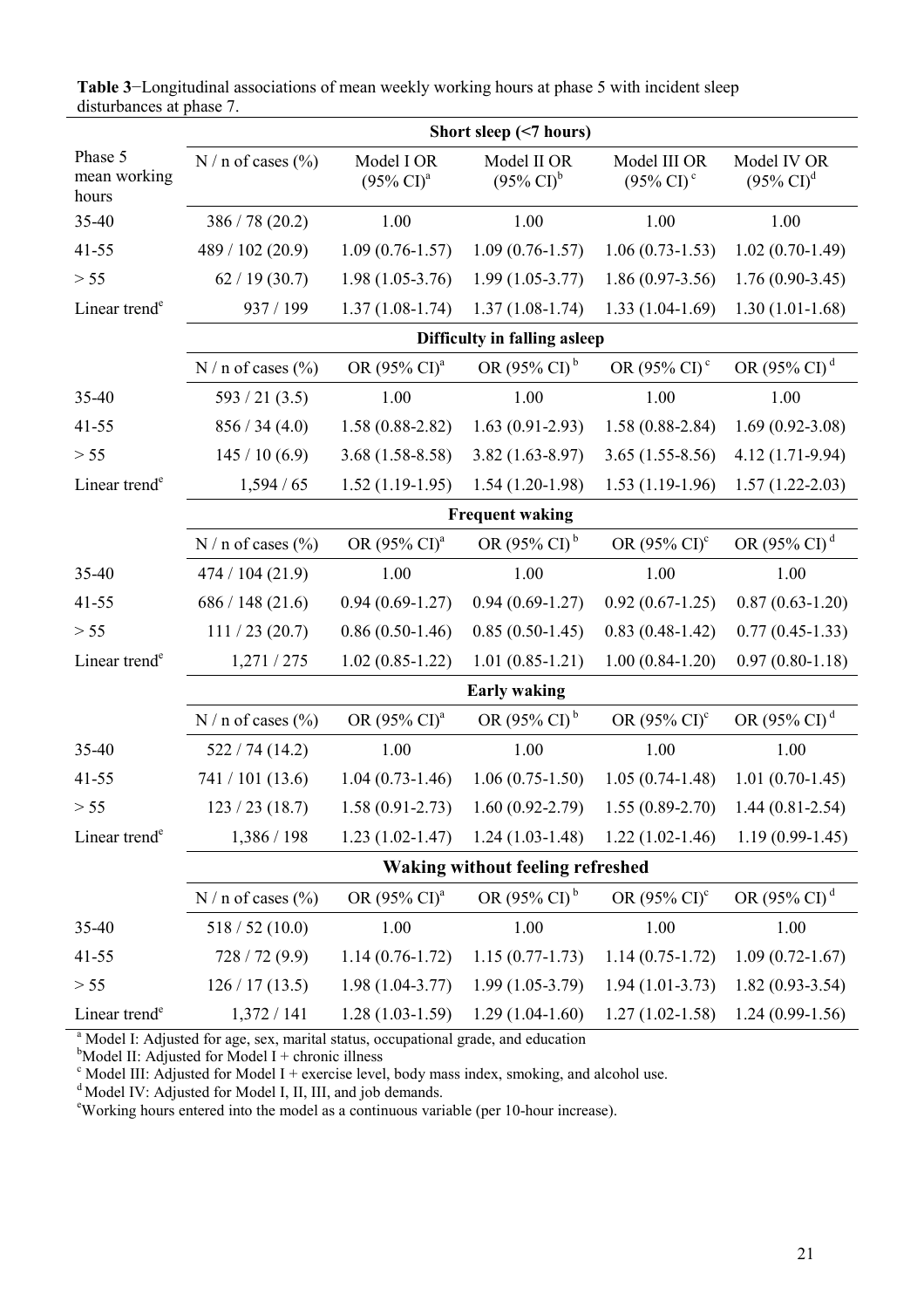|                                                                  | Short sleep (<7 hours)                  |                                              |                                      |                                             |                                      |  |  |  |  |
|------------------------------------------------------------------|-----------------------------------------|----------------------------------------------|--------------------------------------|---------------------------------------------|--------------------------------------|--|--|--|--|
| Phase 3 and 5<br>$N/n$ of cases $(\% )$<br>mean working<br>hours |                                         | Model I OR<br>$(95\% \text{ CI})^{\text{a}}$ | Model II OR<br>$(95\% \text{ CI})^b$ | Model III OR<br>$(95\% \text{ CI})^{\circ}$ | Model IV OR<br>$(95\% \text{ CI})^d$ |  |  |  |  |
| 35-40                                                            | 325/58(17.9)                            | 1.00                                         | 1.00                                 | 1.00                                        | 1.00                                 |  |  |  |  |
| $41 - 55$                                                        | 525/122(23.2)                           | $1.64(1.11-2.41)$                            | $1.64(1.11-2.41)$                    | $1.62(1.09-2.41)$                           | $1.55(1.03-2.33)$                    |  |  |  |  |
| $> 55$                                                           | 36/12(33.3)                             | $3.24(1.45 - 7.27)$                          | $3.26(1.46-7.31)$                    | $2.97(1.30-6.77)$                           | $2.80(1.20-6.53)$                    |  |  |  |  |
| Linear trend <sup>e</sup>                                        | 886 / 192                               | $1.64(1.21-2.23)$                            | $1.64(1.21-2.23)$                    | $1.60(1.17-2.19)$                           | $1.56(1.13-2.16)$                    |  |  |  |  |
|                                                                  | Difficulty in falling asleep            |                                              |                                      |                                             |                                      |  |  |  |  |
|                                                                  | N / n of cases $(\% )$                  | OR (95% CI) <sup>a</sup>                     | OR $(95\% \text{ CI})^b$             | OR (95% CI) <sup>c</sup>                    | OR (95% CI) <sup>d</sup>             |  |  |  |  |
| 35-40                                                            | 488 / 18(3.7)                           | 1.00                                         | 1.00                                 | 1.00                                        | 1.00                                 |  |  |  |  |
| $41 - 55$                                                        | 937 / 37(4.0)                           | $1.63(0.88-3.00)$                            | $1.67(0.90-3.09)$                    | $1.62(0.87-3.01)$                           | $1.72(0.91-3.25)$                    |  |  |  |  |
| $> 55$                                                           | 85/9(10.6)                              | $6.66(2.64-16.83)$                           | $7.24(2.82 - 18.54)$                 | $6.82(2.66-17.48)$                          | $7.94(2.97-21.25)$                   |  |  |  |  |
| Linear trend <sup>e</sup>                                        | 1,510/64                                | $1.92(1.31-2.82)$                            | $1.97(1.33-2.91)$                    | $1.94(1.32 - 2.86)$                         | $2.06(1.37-3.08)$                    |  |  |  |  |
|                                                                  | <b>Frequent waking</b>                  |                                              |                                      |                                             |                                      |  |  |  |  |
|                                                                  | N / n of cases $(\% )$                  | OR (95% CI) <sup>a</sup>                     | OR (95% CI) <sup>b</sup>             | OR $(95\% \text{ CI})^c$                    | OR (95% CI) <sup>d</sup>             |  |  |  |  |
| 35-40                                                            | 390 / 80 (20.5)                         | 1.00                                         | 1.00                                 | 1.00                                        | 1.00                                 |  |  |  |  |
| $41 - 55$                                                        | 750/166(22.1)                           | $1.08(0.78-1.49)$                            | $1.08(0.78-1.49)$                    | $1.04(0.75-1.44)$                           | $0.99(0.71-1.39)$                    |  |  |  |  |
| $> 55$                                                           | 63/15(23.8)                             | $1.17(0.60-2.25)$                            | $1.16(0.60-2.25)$                    | $1.10(0.57-2.13)$                           | $1.04(0.53-2.03)$                    |  |  |  |  |
| Linear trend <sup>e</sup>                                        | 1,203/261                               | $1.05(0.83-1.34)$                            | $1.05(0.82 - 1.33)$                  | $1.02(0.80-1.31)$                           | $0.99(0.77-1.28)$                    |  |  |  |  |
|                                                                  | <b>Early waking</b>                     |                                              |                                      |                                             |                                      |  |  |  |  |
|                                                                  | N / n of cases $(\% )$                  | OR (95% CI) <sup>a</sup>                     | OR (95% CI) <sup>b</sup>             | OR $(95\% \text{ CI})^c$                    | OR (95% CI) <sup>d</sup>             |  |  |  |  |
| 35-40                                                            | 419/55(13.1)                            | 1.00                                         | 1.00                                 | 1.00                                        | 1.00                                 |  |  |  |  |
| 41-55                                                            | 819/118 (14.4)                          | $1.26(0.87-1.82)$                            | $1.26(0.87-1.82)$                    | $1.28(0.88-1.85)$                           | $1.22(0.83 - 1.80)$                  |  |  |  |  |
| > 55                                                             | 74/16(21.6)                             | $2.23(1.16-4.31)$                            | $2.30(1.19-4.46)$                    | $2.16(1.11-4.19)$                           | $2.03(1.03-4.02)$                    |  |  |  |  |
| Linear trend <sup>e</sup>                                        | 1,312/189                               | $1.26(0.97-1.63)$                            | $1.26(0.97-1.64)$                    | $1.25(0.97-1.62)$                           | $1.20(0.92 - 1.58)$                  |  |  |  |  |
|                                                                  | <b>Waking without feeling refreshed</b> |                                              |                                      |                                             |                                      |  |  |  |  |
|                                                                  | N / n of cases $(\%$                    | OR (95% CI) <sup>a</sup>                     | OR $(95\% \text{ CI})^b$             | OR $(95\% \text{ CI})^c$                    | OR (95% CI) <sup>d</sup>             |  |  |  |  |
| 35-40                                                            | 424 / 39 (9.2)                          | 1.00                                         | 1.00                                 | 1.00                                        | 1.00                                 |  |  |  |  |
| 41-55                                                            | 800 / 87(10.9)                          | $1.48(0.96-2.28)$                            | $1.48(0.96-2.28)$                    | $1.49(0.96-2.31)$                           | $1.41(0.90-2.21)$                    |  |  |  |  |
| $> 55$                                                           | 75/8(10.7)                              | $1.85(0.79-4.34)$                            | $1.87(0.80-4.39)$                    | $1.84(0.78-4.35)$                           | $1.71(0.71-4.09)$                    |  |  |  |  |
| Linear trend <sup>e</sup>                                        | 1,299 / 134                             | $1.33(0.98-1.81)$                            | $1.33(0.97-1.81)$                    | $1.33(0.98-1.82)$                           | $1.28(0.93 - 1.77)$                  |  |  |  |  |

**Table 4**−Longitudinal associations of repeated measures of mean weekly working hours at phases 3 and 5 with incident sleep disturbances at phase 7.

<sup>a</sup> Model I: Adjusted for age, sex, marital status, occupational grade, and education

 $<sup>b</sup>$ Model II: Adjusted for Model I + chronic illness</sup>

 $\textdegree$  Model III: Adjusted for Model I + exercise level, body mass index, smoking, and alcohol use.

<sup>d</sup> Model IV: Adjusted for Model I, II, III, and job demands.

<sup>e</sup>Working hours entered into the model as a continuous variable (per 10-hour increase).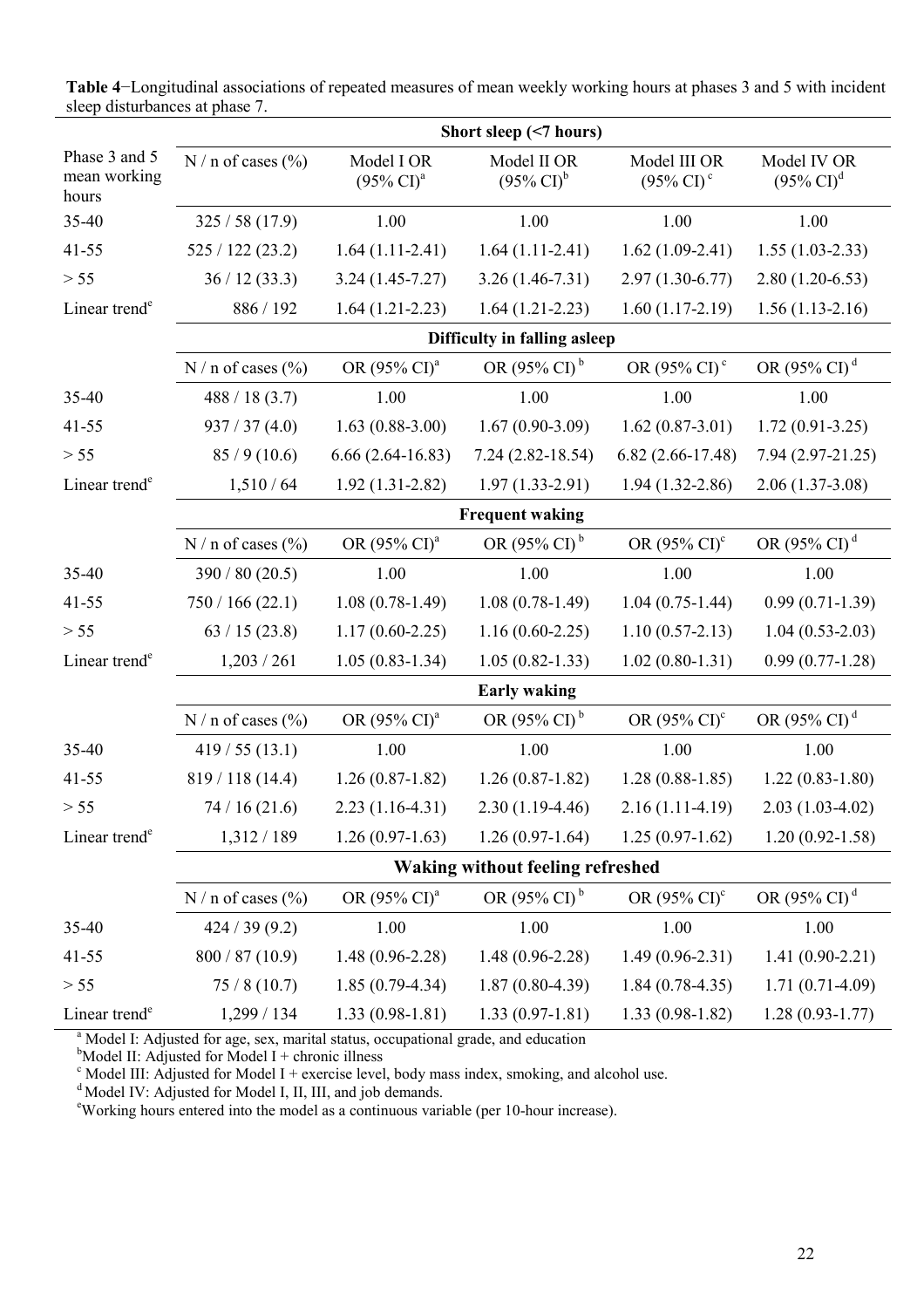| Incident sleep disturbance       | Single exposure      |          |                     |              | Repeat exposure |                      |          |                     |  |
|----------------------------------|----------------------|----------|---------------------|--------------|-----------------|----------------------|----------|---------------------|--|
| outcome                          | Categorical variable |          | Continuous variable |              |                 | Categorical variable |          | Continuous variable |  |
|                                  | Observed             | Imputed  | Observed            | Imputed      | Observed        | Imputed              | Observed | Imputed             |  |
| Shortened sleep                  | ┿                    | $\bf{0}$ |                     | $\mathbf{0}$ |                 |                      |          |                     |  |
| Difficulty in falling asleep     |                      |          |                     |              |                 |                      |          |                     |  |
| Frequent waking during the night | $\mathbf{0}$         | 0        | 0                   | $\mathbf{0}$ |                 | 0                    | 0        |                     |  |
| Early waking                     | $\bf{0}$             |          |                     |              |                 | $+^a$                | $\bf{0}$ |                     |  |
| Waking without feeling refreshed | $+$                  | 0        |                     | $\mathbf{0}$ |                 |                      | 0        |                     |  |

Table 5. Summary of the results from the longitudinal analyses of the association between long working hours and sleep disturbances

*Note*.  $+$  = positive association between long working hours and sleep disturbance (Model I)  $0 =$  no association between long working hours and sleep disturbance (Model I)

**<sup>a</sup>***P*-value=0.052